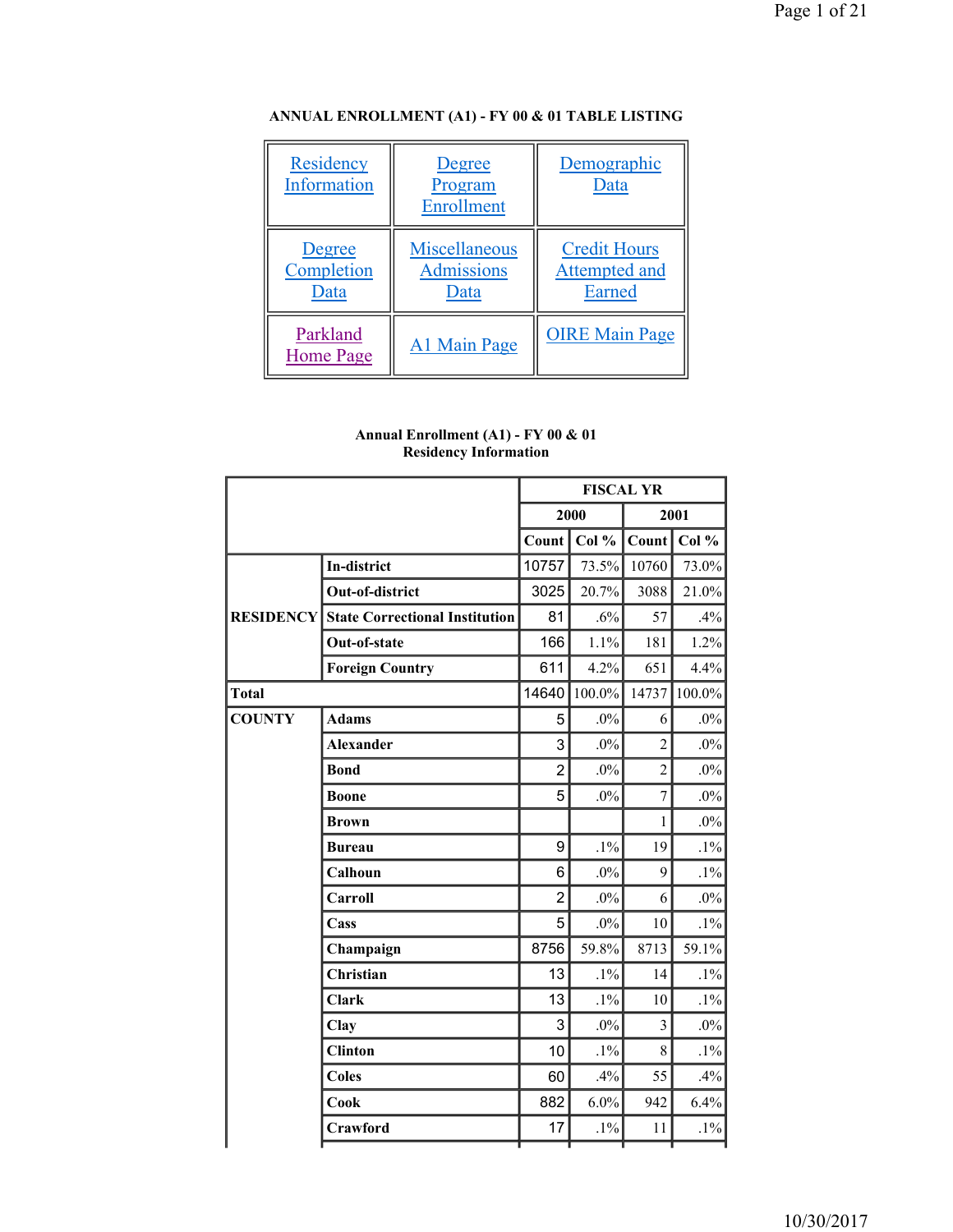| Cumberland        | 9              | $.1\%$ | 10 <sup>1</sup> | $.1\%$ |
|-------------------|----------------|--------|-----------------|--------|
| De Kalb           | 20             | $.1\%$ | 20              | $.1\%$ |
| De Witt           | 125            | .9%    | 123             | $.8\%$ |
| <b>Douglas</b>    | 501            | 3.4%   | 530             | 3.6%   |
| Du Page           | 173            | 1.2%   | 171             | 1.2%   |
| Edgar             | 32             | $.2\%$ | 34              | $.2\%$ |
| Effingham         | 35             | $.2\%$ | 44              | .3%    |
| Fayette           | 3              | $.0\%$ | 5               | $.0\%$ |
| Ford              | 457            | 3.1%   | 449             | 3.0%   |
| Franklin          |                |        | $\overline{2}$  | $.0\%$ |
| <b>Fulton</b>     | 8              | $.1\%$ | $\mathbf{1}$    | $.0\%$ |
| Gallatin          | 1              | $.0\%$ |                 |        |
| Greene            | 1              | $.0\%$ | $\overline{4}$  | $.0\%$ |
| Grundy            | 9              | $.1\%$ | 10              | $.1\%$ |
| <b>Hancock</b>    | 6              | $.0\%$ | 5               | $.0\%$ |
| <b>Hardin</b>     |                |        | $\mathbf{1}$    | $.0\%$ |
| <b>Henderson</b>  |                |        | $\mathbf{1}$    | $.0\%$ |
| Henry             | 17             | $.1\%$ | 21              | $.1\%$ |
| <b>Iroquois</b>   | 223            | 1.5%   | 218             | 1.5%   |
| <b>Jackson</b>    | 8              | $.1\%$ | 9               | $.1\%$ |
| <b>Jasper</b>     | $\overline{7}$ | $.0\%$ | $\overline{7}$  | $.0\%$ |
| <b>Jefferson</b>  | 10             | $.1\%$ | 8               | $.1\%$ |
| <b>Jersey</b>     | $\overline{2}$ | $.0\%$ | 5               | $.0\%$ |
| <b>Jo Daviess</b> | 6              | $.0\%$ | $\overline{4}$  | $.0\%$ |
| Kane              | 45             | .3%    | 55              | .4%    |
| <b>Kankakee</b>   | 56             | .4%    | 41              | .3%    |
| Kendall           | 15             | $.1\%$ | 16              | $.1\%$ |
| Knox              | $\,6$          | $.0\%$ | 11              | $.1\%$ |
| Lake              | 104            | $.7\%$ | 134             | .9%    |
| La Salle          | 22             | $.2\%$ | 31              | $.2\%$ |
| Lawrence          | 2              | $.0\%$ |                 |        |
| Lee               | 10             | $.1\%$ | $\overline{4}$  | $.0\%$ |
| Livingston        | 115            | $.8\%$ | 142             | 1.0%   |
| Logan             | 16             | $.1\%$ | 18              | $.1\%$ |
| McDonough         | 14             | $.1\%$ | 14              | $.1\%$ |
| <b>McHenry</b>    | 30             | $.2\%$ | 32              | $.2\%$ |
| McLean            | 303            | 2.1%   | 326             | 2.2%   |
| Macon             | 146            | 1.0%   | 136             | .9%    |
| Macoupin          | 10             | $.1\%$ | 12              | $.1\%$ |
| <b>Madison</b>    | 23             | $.2\%$ | 24              | $.2\%$ |
| <b>Marion</b>     | 14             | $.1\%$ | 9               | $.1\%$ |
| <b>Marshall</b>   | 3              | $.0\%$ | $\overline{4}$  | $.0\%$ |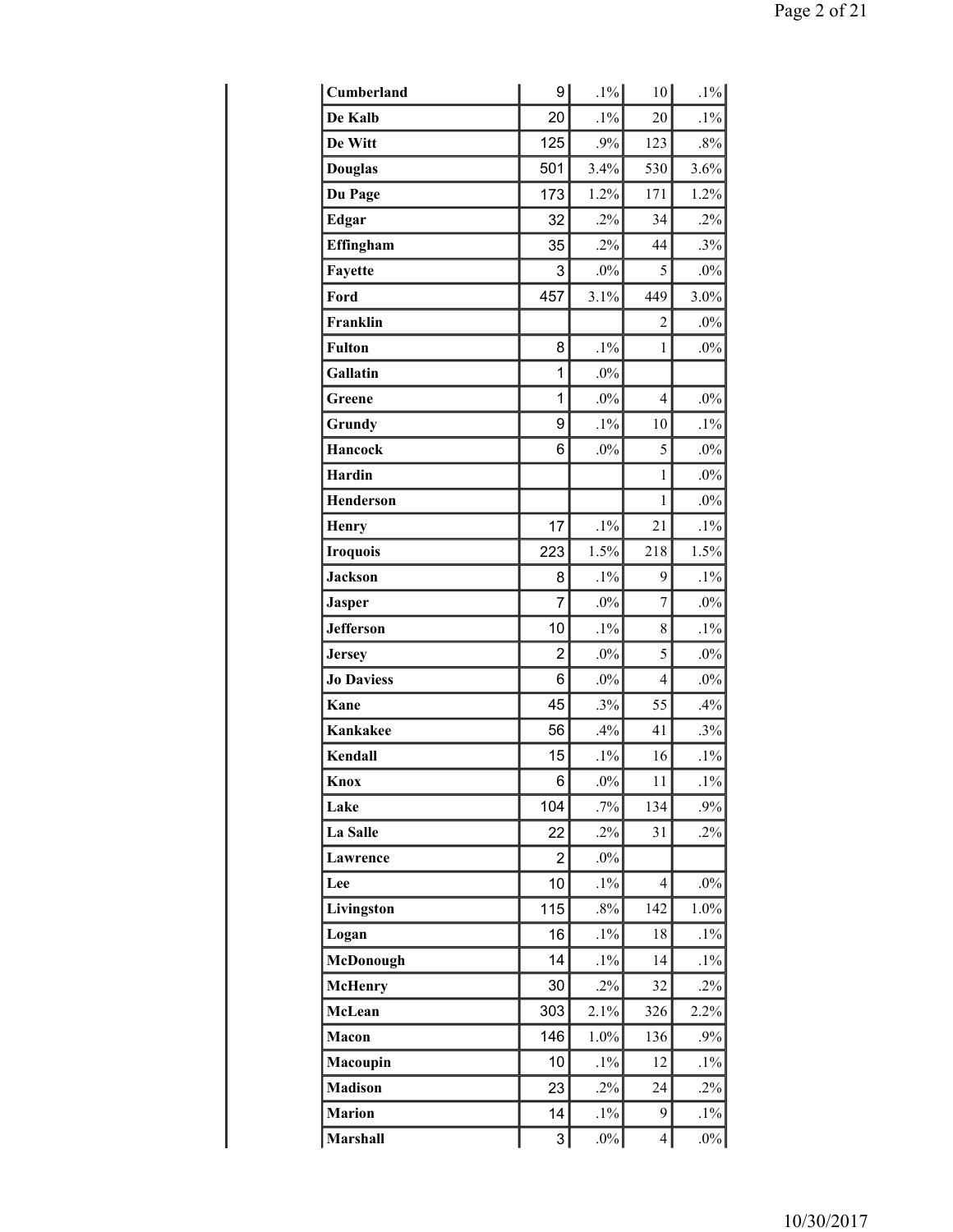| <b>Mason</b>            | 11             | $.1\%$ | 11             | $.1\%$ |
|-------------------------|----------------|--------|----------------|--------|
| <b>Massac</b>           |                |        | $\overline{2}$ | $.0\%$ |
| Menard                  | 8              | $.1\%$ | 10             | $.1\%$ |
| Mercer                  | $\overline{2}$ | $.0\%$ | $\overline{4}$ | $.0\%$ |
| Monroe                  | 3              | .0%    | 7              | $.0\%$ |
| Montgomery              | 10             | $.1\%$ | 9              | $.1\%$ |
| Morgan                  | 8              | $.1\%$ | 9              | $.1\%$ |
| Moultrie                | 16             | $.1\%$ | 20             | $.1\%$ |
| Ogle                    | 11             | $.1\%$ | 11             | $.1\%$ |
| Peoria                  | 37             | .3%    | 42             | .3%    |
| Perry                   | 4              | $.0\%$ | $\mathbf{1}$   | $.0\%$ |
| Piatt                   | 619            | 4.2%   | 601            | 4.1%   |
| <b>Pike</b>             | 11             | $.1\%$ | $\mathfrak{Z}$ | $.0\%$ |
| Pope                    | $\overline{2}$ | $.0\%$ | $\mathbf{1}$   | $.0\%$ |
| Pulaski                 |                |        | $\mathbf{1}$   | $.0\%$ |
| Putnam                  | 6              | $.0\%$ | 7              | $.0\%$ |
| Randolph                | 3              | $.0\%$ | $\mathbf{1}$   | $.0\%$ |
| Richland                | 6              | $.0\%$ | 6              | $.0\%$ |
| <b>Rock Island</b>      | 24             | $.2\%$ | 29             | $.2\%$ |
| St. Clair               | 41             | .3%    | 39             | .3%    |
| <b>Saline</b>           | $\mathbf{1}$   | $.0\%$ | $\mathbf{1}$   | $.0\%$ |
| Sangamon                | 70             | $.5\%$ | 62             | .4%    |
| Schuyler                | 4              | $.0\%$ | $\overline{3}$ | $.0\%$ |
| <b>Scott</b>            | 3              | .0%    | $\overline{2}$ | $.0\%$ |
| <b>Shelby</b>           | 20             | $.1\%$ | 18             | $.1\%$ |
| <b>Stark</b>            |                |        | $\overline{4}$ | $.0\%$ |
| <b>Stephenson</b>       | 9              | $.1\%$ | 11             | $.1\%$ |
| <b>Tazewell</b>         | 33             | $.2\%$ | 34             | $.2\%$ |
| Union                   |                |        | 3              | $.0\%$ |
| Vermilion               | 281            | 1.9%   | 229            | 1.6%   |
| Wabash                  | 4              | $.0\%$ | 3              | $.0\%$ |
| Warren                  | 9              | $.1\%$ | 8              | $.1\%$ |
| Washington              | $\overline{2}$ | $.0\%$ | 3              | $.0\%$ |
| Wayne                   | $\overline{2}$ | $.0\%$ | $\overline{4}$ | $.0\%$ |
| White                   | $\mathbf{1}$   | $.0\%$ | 3              | $.0\%$ |
| Whiteside               | 14             | $.1\%$ | 10             | $.1\%$ |
| Will                    | 83             | .6%    | 82             | .6%    |
| Williamson              | $\overline{7}$ | $.0\%$ | 9              | $.1\%$ |
| Winnebago               | 29             | $.2\%$ | 27             | $.2\%$ |
| Woodford                | 10             | $.1\%$ | 9              | $.1\%$ |
| Correct/OOState/Foreign | 858            | 5.9%   | 889            | 6.0%   |
|                         |                |        |                |        |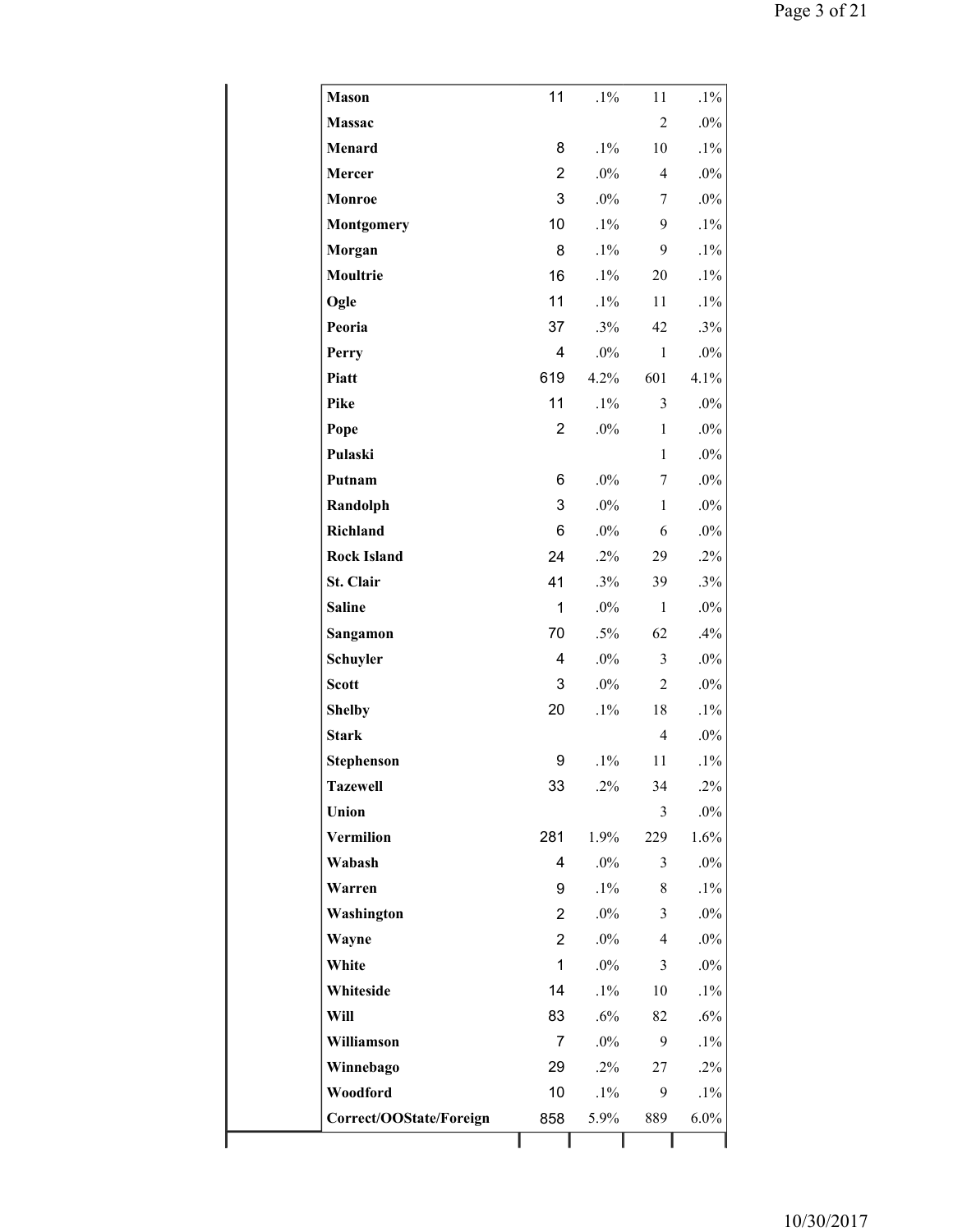| Total        |                             |                | 14640 100.0% 14737 100.0% |                          |        |
|--------------|-----------------------------|----------------|---------------------------|--------------------------|--------|
| <b>STATE</b> | <b>Not Reported</b>         | 22             | $.2\%$                    | 22                       | $.1\%$ |
|              | <b>Alabama</b>              | 1              | $.0\%$                    |                          |        |
|              | Alaska                      | 1              | $.0\%$                    |                          |        |
|              | Arizona                     | 1              | $.0\%$                    | $\mathbf{1}$             | $.0\%$ |
|              | <b>Arkansas</b>             | $\overline{2}$ | $.0\%$                    | $\overline{3}$           | $.0\%$ |
|              | California                  | $\overline{7}$ | $.0\%$                    | 10                       | $.1\%$ |
|              | Connecticut                 | $\overline{2}$ | $.0\%$                    | $\overline{2}$           | $.0\%$ |
|              | <b>Delaware</b>             |                |                           | $\mathbf{1}$             | $.0\%$ |
|              | <b>District of Columbia</b> |                |                           | $\mathbf{1}$             | $.0\%$ |
|              | Florida                     | 4              | $.0\%$                    | 5                        | $.0\%$ |
|              | Georgia                     | $\overline{2}$ | $.0\%$                    | 3                        | $.0\%$ |
|              | Hawaii                      | 3              | $.0\%$                    | $\overline{2}$           | $.0\%$ |
|              | Idaho                       | $\overline{2}$ | $.0\%$                    | $\mathbf{1}$             | $.0\%$ |
|              | <b>Illinois</b>             | 13863          | 94.7%                     | 13905                    | 94.4%  |
|              | Indiana                     | 38             | .3%                       | 28                       | $.2\%$ |
|              | Iowa                        | 2              | $.0\%$                    | $\overline{4}$           | $.0\%$ |
|              | <b>Kansas</b>               |                |                           | $\mathbf{1}$             | $.0\%$ |
|              | Kentucky                    | 3              | $.0\%$                    | $\overline{\mathbf{3}}$  | $.0\%$ |
|              | Louisiana                   |                |                           | $\overline{2}$           | $.0\%$ |
|              | Maine                       | $\mathbf{1}$   | $.0\%$                    |                          |        |
|              | Maryland                    | 4              | $.0\%$                    | $\overline{2}$           | $.0\%$ |
|              | <b>Massachusetts</b>        | $\overline{2}$ | $.0\%$                    | $\overline{2}$           | $.0\%$ |
|              | Michigan                    | $\overline{7}$ | $.0\%$                    | $\overline{\mathcal{L}}$ | $.0\%$ |
|              | Minnesota                   | $\overline{2}$ | $.0\%$                    | $\overline{2}$           | $.0\%$ |
|              | Mississippi                 |                |                           | $\mathbf{1}$             | $.0\%$ |
|              | Missouri                    | 14             | $.1\%$                    | 20                       | $.1\%$ |
|              | <b>Nebraska</b>             | 1              | $.0\%$                    | $\mathbf{1}$             | $.0\%$ |
|              | <b>Nevada</b>               |                |                           | $\mathbf{1}$             | $.0\%$ |
|              | <b>New Jersey</b>           | 3              | $.0\%$                    | 6                        | $.0\%$ |
|              | <b>New Mexico</b>           | 1              | $.0\%$                    |                          |        |
|              | <b>New York</b>             | 9              | $.1\%$                    | 5                        | $.0\%$ |
|              | <b>North Carolina</b>       | 1              | $.0\%$                    | $\mathbf{1}$             | $.0\%$ |
|              | Ohio                        | 12             | $.1\%$                    | 9                        | $.1\%$ |
|              | Oregon                      | 1              | $.0\%$                    |                          |        |
|              | Pennsylvania                | $\overline{2}$ | $.0\%$                    | 5                        | $.0\%$ |
|              | Rode Island                 | 1              | $.0\%$                    | $\mathbf{1}$             | $.0\%$ |
|              | <b>S</b> Carolina           | 1              | $.0\%$                    |                          |        |
|              | <b>Tennessee</b>            | $\overline{2}$ | $.0\%$                    | $\overline{4}$           | $.0\%$ |
|              | <b>Texas</b>                | 4              | $.0\%$                    | $\overline{\mathbf{3}}$  | $.0\%$ |
|              | Utah                        |                |                           | $\mathbf{1}$             | $.0\%$ |
|              | Virginia                    | 1              | $.0\%$                    | $\mathfrak{S}$           | $.0\%$ |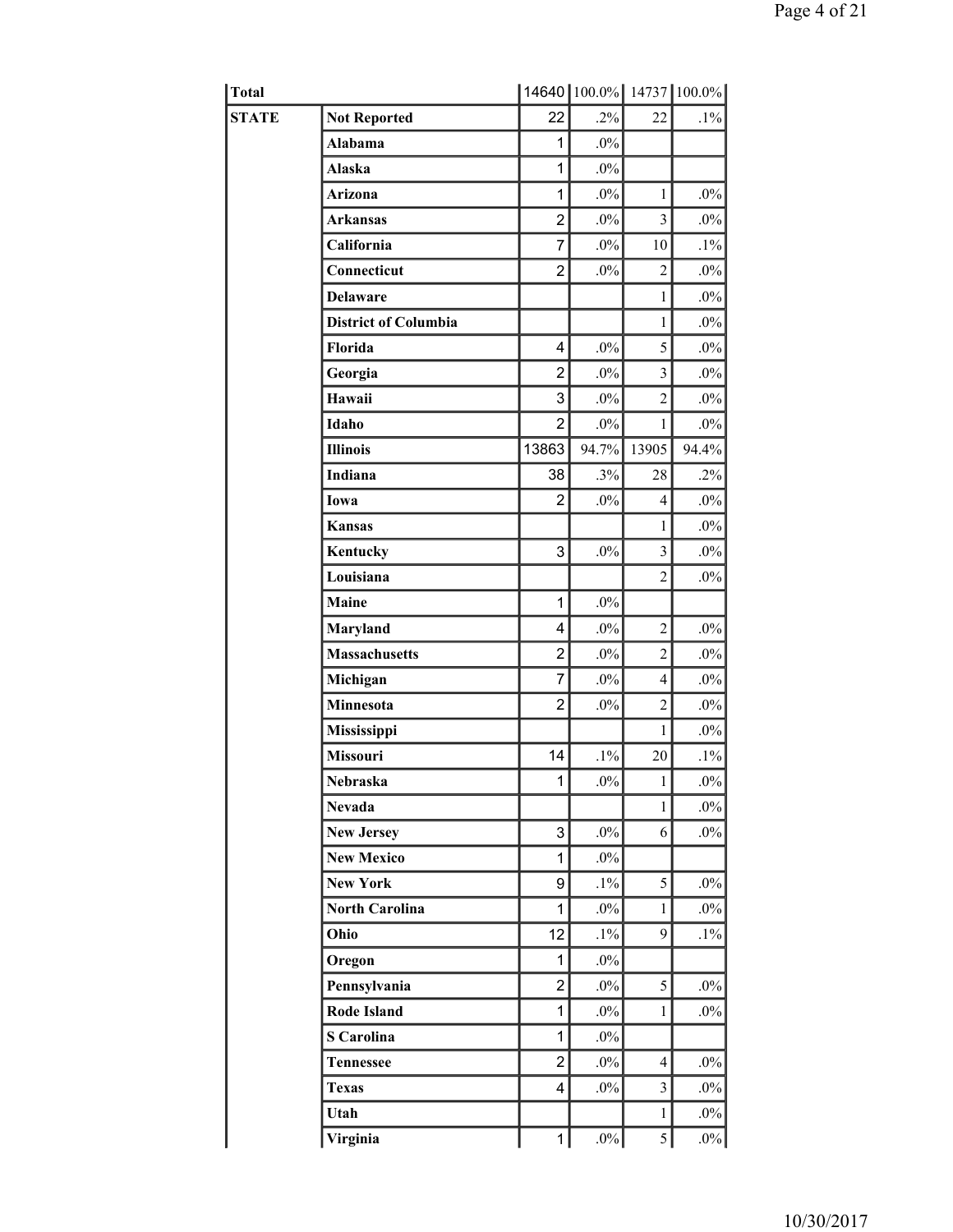|                                                                                                              | Washington | 2   |                           | $.0\%$<br>2 | $.0\%$  |  |  |
|--------------------------------------------------------------------------------------------------------------|------------|-----|---------------------------|-------------|---------|--|--|
|                                                                                                              | W Virginia |     |                           |             | $.0\%$  |  |  |
|                                                                                                              | Wisconsin  | 5   |                           | $.0\%$ 16   | $.1\%$  |  |  |
|                                                                                                              | Foreign    | 611 | $4.2\%$                   | 651         | $4.4\%$ |  |  |
| <b>Total</b>                                                                                                 |            |     | 14640 100.0% 14737 100.0% |             |         |  |  |
| Source:n:\\\iccb\a1\a1fy01.sps<br>Prepared by the Office of Institutional Research and Evaluation; 02 Aug 01 |            |     |                           |             |         |  |  |

|                |                 | <b>FISCAL YR</b> |        |                |        |  |
|----------------|-----------------|------------------|--------|----------------|--------|--|
|                |                 |                  | 2000   |                | 2001   |  |
|                |                 | Count            | Col %  | Count          | Col %  |  |
| <b>PROGRAM</b> | <b>B ABGAAS</b> | 1                | .0%    | 4              | .0%    |  |
|                | <b>BABKAAS</b>  |                  |        | 4              | $.0\%$ |  |
|                | <b>BABLAAS</b>  |                  |        | 14             | .1%    |  |
|                | <b>B ABMAAS</b> | 57               | .4%    | 45             | .3%    |  |
|                | <b>BABRAAS</b>  |                  |        | 1              | .0%    |  |
|                | <b>BABTAAS</b>  | 1                | .0%    | $\overline{2}$ | .0%    |  |
|                | <b>BACCAAS</b>  | 134              | .9%    | 135            | .9%    |  |
|                | <b>B ACCCER</b> | 16               | $.1\%$ | 19             | .1%    |  |
|                | <b>B AGBCER</b> | 4                | .0%    | 3              | .0%    |  |
|                | <b>B BNKAAS</b> | 5                | .0%    | $\overline{2}$ | .0%    |  |
|                | <b>B CMSAAS</b> | 109              | $.7\%$ | 97             | $.7\%$ |  |
|                | <b>B CPLAAS</b> | 68               | .5%    | 69             | .5%    |  |
|                | <b>B CPMAAS</b> | 71               | .5%    | 61             | .4%    |  |
|                | <b>B CSMCER</b> | 31               | .2%    | 24             | .2%    |  |
|                | <b>B CSSAAS</b> |                  |        | 19             | $.1\%$ |  |
|                | <b>B EQMAAS</b> | 29               | .2%    | 17             | .1%    |  |
|                | <b>B EQMCER</b> | 5                | .0%    | 3              | .0%    |  |
|                | <b>B HIFCER</b> | 4                | .0%    | 6              | .0%    |  |
|                | <b>B HIHAAS</b> | 30               | .2%    | 37             | .3%    |  |
|                | <b>B HIMCER</b> | 6                | .0%    | 3              | .0%    |  |
|                | <b>B HIRAAS</b> | 28               | .2%    | 26             | .2%    |  |
|                | <b>B INDCER</b> | 16               | .1%    | 20             | .1%    |  |
|                | <b>BINTCER</b>  | 6                | .0%    | 3              | .0%    |  |
|                | <b>BIPRCER</b>  | 4                | .0%    | 5              | .0%    |  |
|                | <b>B MGTAAS</b> | 191              | 1.3%   | 187            | 1.3%   |  |
|                |                 |                  |        |                |        |  |

#### **Annual Enrollment (A1) - FY 00 & 01 Degree Program Enrollment**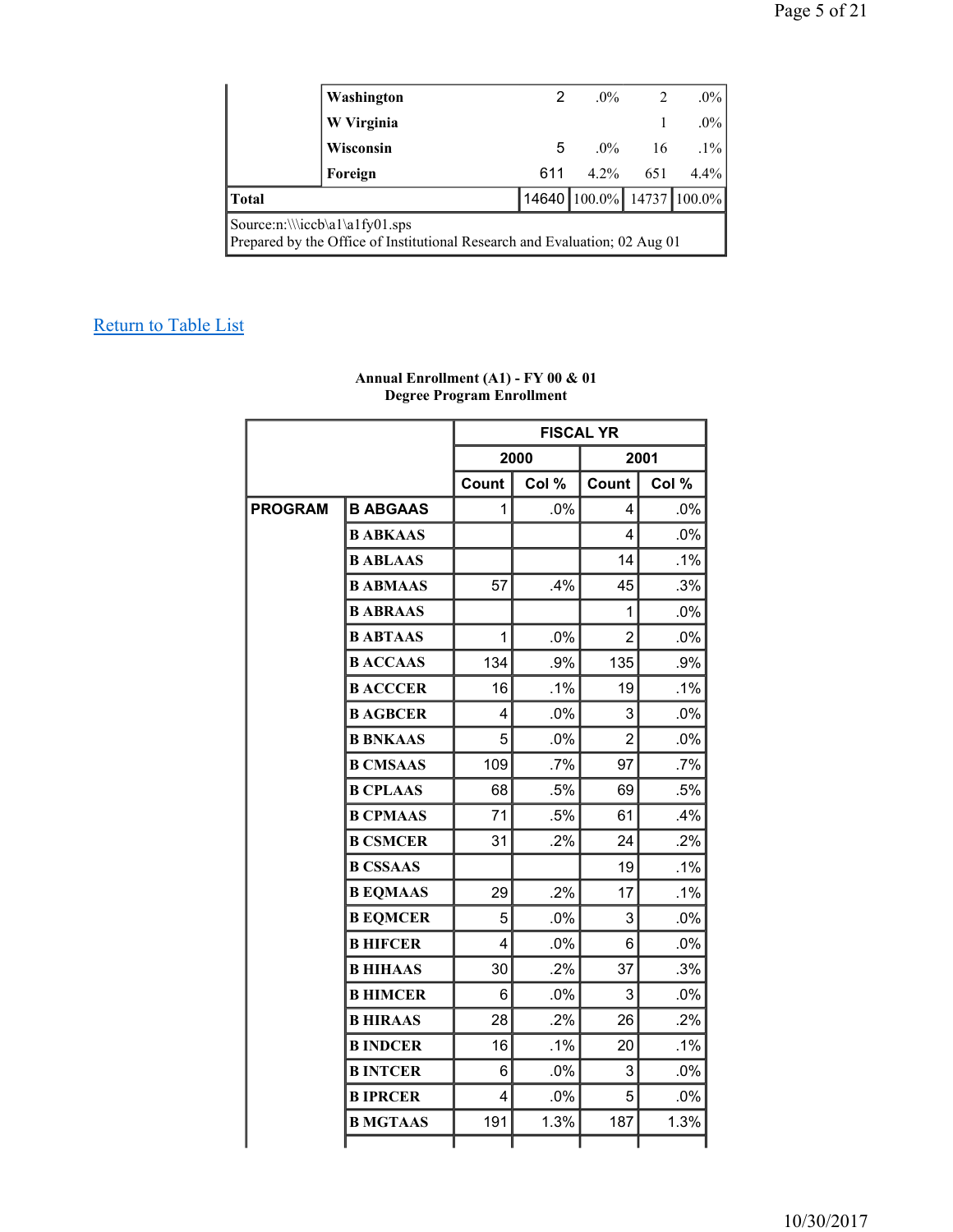| <b>B MKTAAS</b> | 47  | .3%    | 50  | .3%    |
|-----------------|-----|--------|-----|--------|
| <b>B OCAAAS</b> | 74  | .5%    | 81  | .5%    |
| <b>B OCIAAS</b> | 20  | .1%    | 4   | .0%    |
| <b>B OCLAAS</b> | 10  | $.1\%$ | 5   | .0%    |
| <b>B OCMAAS</b> | 13  | .1%    | 5   | .0%    |
| <b>B OCPCER</b> | 14  | .1%    | 13  | .1%    |
| <b>B OCTCER</b> | 18  | .1%    | 20  | .1%    |
| <b>B RESAAS</b> | 1   | .0%    |     |        |
| <b>B TRACER</b> | 32  | .2%    | 20  | .1%    |
| <b>C TFLCER</b> |     |        | 10  | $.1\%$ |
| <b>E ACRCER</b> | 21  | .1%    | 10  | .1%    |
| <b>E AFTAAS</b> | 18  | .1%    | 23  | .2%    |
| <b>E AMTCER</b> | 12  | .1%    | 11  | .1%    |
| <b>E AUSCER</b> | 3   | .0%    | 1   | .0%    |
| <b>E AUTAAS</b> | 58  | .4%    | 52  | $.4\%$ |
| <b>E BCRCER</b> | 19  | .1%    | 23  | .2%    |
| <b>E BIMAAS</b> | 10  | .1%    | 4   | .0%    |
| <b>E BRLCER</b> |     |        | 1   | .0%    |
| <b>E CDBAAS</b> | 10  | .1%    | 9   | .1%    |
| <b>E CDMAAS</b> | 77  | .5%    | 77  | .5%    |
| <b>E CIVCER</b> | 9   | .1%    | 22  | .1%    |
| <b>E CMDCER</b> | 12  | .1%    | 13  | .1%    |
| <b>E ECSAAS</b> | 36  | .2%    | 31  | .2%    |
| <b>E ELPCER</b> | 11  | .1%    | 13  | .1%    |
| <b>E ELPCOC</b> | 3   | $.0\%$ | 1   | $.0\%$ |
| <b>E ELTAAS</b> | 46  | .3%    | 41  | .3%    |
| <b>E ENOCER</b> | 1   | .0%    | 1   | .0%    |
| <b>E ENSAES</b> | 240 | 1.6%   | 206 | 1.4%   |
| <b>E MFGAAS</b> | 51  | .3%    | 46  | .3%    |
| <b>E MFTCER</b> | 5   | .0%    | 8   | .1%    |
| <b>E MPECER</b> | 2   | $.0\%$ |     |        |
| <b>E MPECOC</b> | 1   | .0%    |     |        |
| <b>E MPTAAS</b> | 1   | .0%    |     |        |
| <b>E MTMCER</b> | 5   | .0%    | 1   | .0%    |
| <b>E PETAAS</b> |     |        | 16  | $.1\%$ |
| <b>E TACCER</b> |     |        | 1   | $.0\%$ |
| E TACCOC        | 1   | .0%    |     |        |
| <b>E TELAAS</b> |     |        | 1   | .0%    |
| <b>E TTTCER</b> | 23  | .2%    |     |        |
| <b>E TTTCOC</b> | 3   | .0%    |     |        |
| F AADAFA        | 68  | .5%    | 84  | .6%    |
| F AAEAFA        | 9   | .1%    | 16  | .1%    |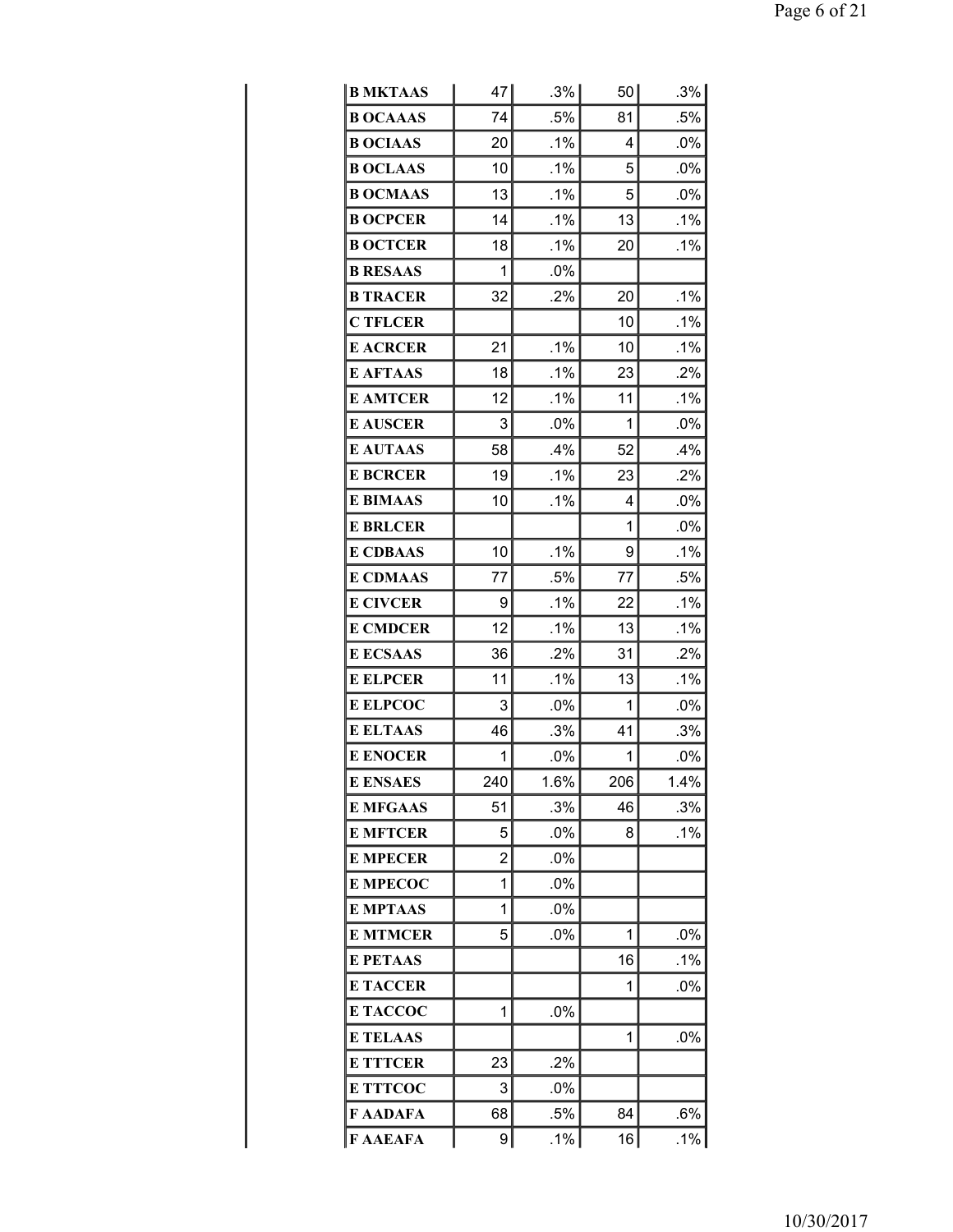| <b>F MCBAAS</b> | 39   | .3%    | 45   | .3%    |
|-----------------|------|--------|------|--------|
| <b>F MCCAAS</b> | 7    | .0%    | 6    | .0%    |
| <b>F MCDAAS</b> | 73   | .5%    | 87   | .6%    |
| <b>F MCVAAS</b> | 22   | .2%    | 2    | .0%    |
| <b>F MSEAFA</b> | 30   | .2%    | 25   | .2%    |
| <b>F MSPAFA</b> | 26   | .2%    | 24   | .2%    |
| <b>G DASCER</b> | 19   | .1%    | 7    | $.0\%$ |
| <b>G DHGAAS</b> | 70   | .5%    | 63   | .4%    |
| <b>GEMAAOP</b>  | 1    | .0%    |      |        |
| <b>GEMACER</b>  | 3    | .0%    | 5    | .0%    |
| <b>G EMPCOC</b> | 1    | $.0\%$ |      |        |
| <b>G NASCER</b> | 35   | .2%    | 73   | .5%    |
| <b>G NURAAS</b> | 99   | $.7\%$ | 100  | .7%    |
| <b>G NURCER</b> | 53   | $.4\%$ | 103  | .7%    |
| <b>G OTAAAS</b> | 35   | $.2\%$ | 30   | .2%    |
| <b>G RTTAAS</b> | 43   | .3%    | 36   | $.2\%$ |
| <b>G SLPAAS</b> | 13   | .1%    | 10   | .1%    |
| <b>G SURCER</b> | 15   | $.1\%$ | 15   | .1%    |
| <b>G VTTAAS</b> | 69   | .5%    | 70   | .5%    |
| <b>G XRAAAS</b> | 20   | .1%    | 29   | .2%    |
| <b>H GAAAA</b>  | 2006 | 13.7%  | 2027 | 13.8%  |
| <b>H GAACE</b>  | 3269 | 22.3%  | 3259 | 22.1%  |
| <b>M CGRCER</b> | 2    | .0%    | 2    | .0%    |
| <b>M CISCER</b> |      |        | 13   | .1%    |
| <b>M CNAAAS</b> | 177  | 1.2%   | 178  | 1.2%   |
| <b>M CNACER</b> | 1    | .0%    |      |        |
| <b>M CNTCER</b> |      |        | 5    | .0%    |
| <b>M MSNCER</b> |      |        | 7    | .0%    |
| <b>M NETCER</b> | 20   | .1%    | 16   | .1%    |
| <b>M NETCOC</b> | 8    | .1%    | 3    | .0%    |
| <b>M OOSCER</b> | 10   | $.1\%$ | 13   | .1%    |
| <b>MOOSCOC</b>  | 7    | .0%    | 2    | .0%    |
| <b>M VCGAAS</b> | 5    | $.0\%$ | 2    | $.0\%$ |
| <b>M VGAAAS</b> | 30   | $.2\%$ | 26   | .2%    |
| <b>M VGPAAS</b> | 15   | .1%    | 15   | $.1\%$ |
| <b>M VWPAAS</b> | 16   | .1%    | 12   | .1%    |
| <b>M WSAAAS</b> | 6    | $.0\%$ | 12   | .1%    |
| <b>M WSDAAS</b> | 35   | .2%    | 40   | .3%    |
| <b>M WSMCER</b> |      |        | 15   | $.1\%$ |
| <b>M WSPAAS</b> | 36   | .2%    | 38   | .3%    |
| <b>MET 50</b>   |      |        | 2    | .0%    |
|                 |      |        |      |        |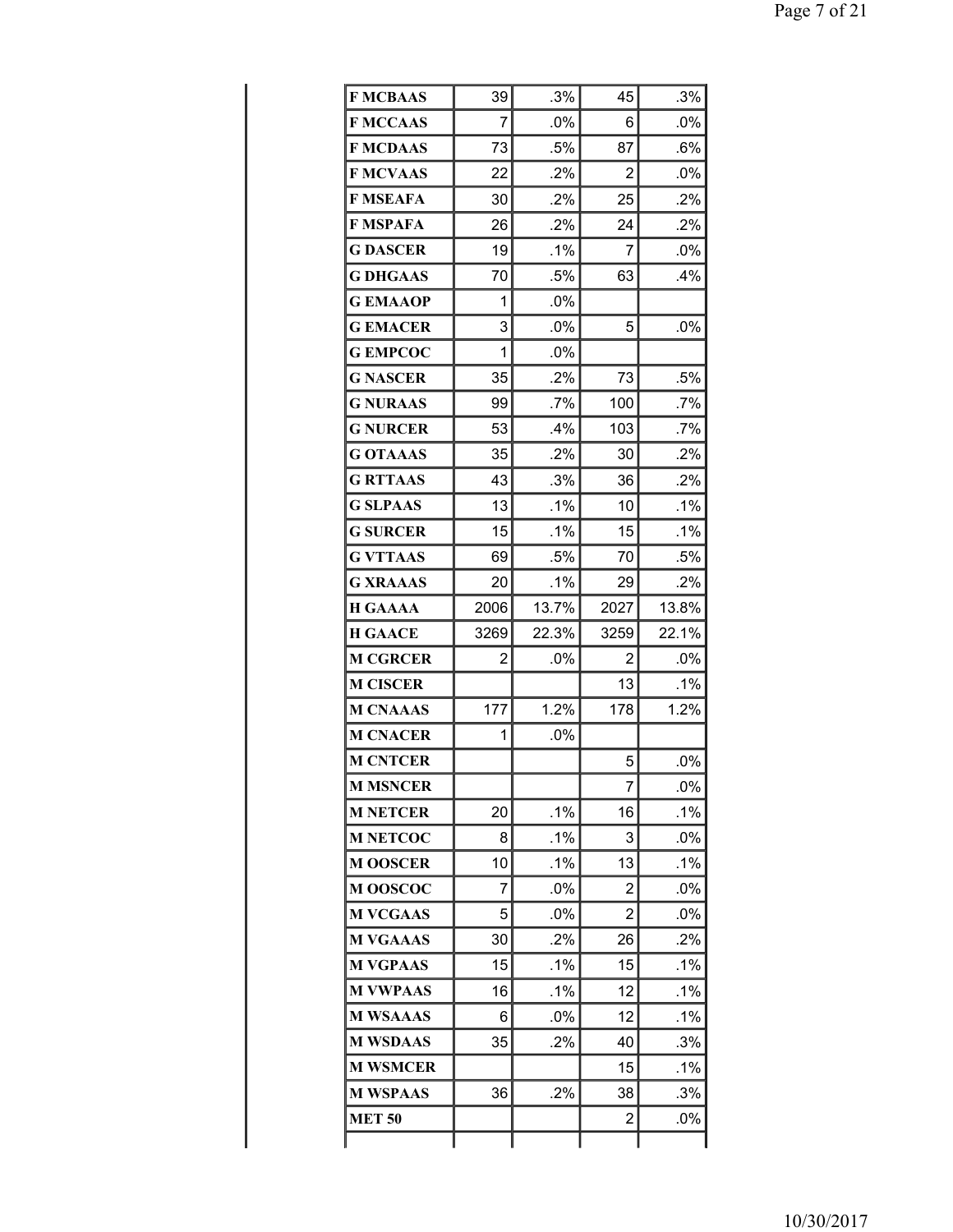| N ASGAS                                                                    |  | 1725         | $11.8\%$ | 1785  | 12.1%  |  |
|----------------------------------------------------------------------------|--|--------------|----------|-------|--------|--|
| OCCUP019                                                                   |  | 31           | .2%      | 33    | .2%    |  |
| OCCUP069                                                                   |  | 52           | .4%      | 17    | .1%    |  |
| OCCUP079                                                                   |  | 982          | 6.7%     | 999   | 6.8%   |  |
| OCCUP089                                                                   |  | 7            | .0%      | 8     | .1%    |  |
| OCCUP109                                                                   |  | 11           | .1%      | 12    | .1%    |  |
| OCCUP159                                                                   |  | 25           | .2%      | 27    | .2%    |  |
| OCCUP179                                                                   |  | 614          | 4.2%     | 514   | 3.5%   |  |
| OCCUP200                                                                   |  | 44           | .3%      | 53    | .4%    |  |
| OCCUP210                                                                   |  | 87           | .6%      | 75    | .5%    |  |
| OCCUP439                                                                   |  | 23           | $.2\%$   | 15    | .1%    |  |
| OCCUP449                                                                   |  | $\mathbf{1}$ | .0%      | 11    | .1%    |  |
| OCCUP469                                                                   |  | 10           | .1%      | 7     | .0%    |  |
| OCCUP479                                                                   |  | 68           | .5%      | 74    | .5%    |  |
| OCCUP489                                                                   |  | 61           | .4%      | 75    | .5%    |  |
| OCCUP499                                                                   |  | 1            | .0%      |       |        |  |
| <b>R NURAAS</b>                                                            |  | 69           | .5%      | 9     | .1%    |  |
| <b>R PNGCER</b>                                                            |  | 1            | .0%      |       |        |  |
| <b>S CDACER</b>                                                            |  | 7            | .0%      | 12    | .1%    |  |
| <b>S CDACOC</b>                                                            |  | 1            | .0%      |       |        |  |
| <b>S CHDAAS</b>                                                            |  | 115          | .8%      | 106   | .7%    |  |
| <b>S CJSAAS</b>                                                            |  | 131          | .9%      | 128   | .9%    |  |
| <b>S FSTAAS</b>                                                            |  | 51           | .3%      | 42    | .3%    |  |
| <b>S FSTCER</b>                                                            |  | 5            | .0%      | 1     | .0%    |  |
| <b>SHSTAAS</b>                                                             |  | 90           | .6%      | 80    | .5%    |  |
| VOCSK160                                                                   |  | 453          | 3.1%     | 435   | 3.0%   |  |
| <b>VOCSK161</b>                                                            |  | 349          | 2.4%     | 399   | 2.7%   |  |
| Y ABBCE                                                                    |  | 264          | 1.8%     | 361   | 2.4%   |  |
| Y ABICE                                                                    |  | 293          | 2.0%     | 316   | 2.1%   |  |
| Y ASACE                                                                    |  | 436          | 3.0%     | 527   | 3.6%   |  |
| Y ASECE                                                                    |  | 1            | .0%      |       |        |  |
| <b>Y ELACE</b>                                                             |  | 23           | .2%      | 26    | .2%    |  |
| <b>Y ELBCE</b>                                                             |  | 76           | .5%      | 50    | .3%    |  |
| <b>Y ELICE</b>                                                             |  | 22           | .2%      | 32    | .2%    |  |
| <b>Y GSUAGS</b>                                                            |  | 395          | 2.7%     | 365   | 2.5%   |  |
| <b>Total</b>                                                               |  | 14640        | 100.0%   | 14737 | 100.0% |  |
| Source:n:\\\iccb\a1\a1fy01.sps                                             |  |              |          |       |        |  |
| Prepared by the Office of Institutional Research and Evaluation; 02 Aug 01 |  |              |          |       |        |  |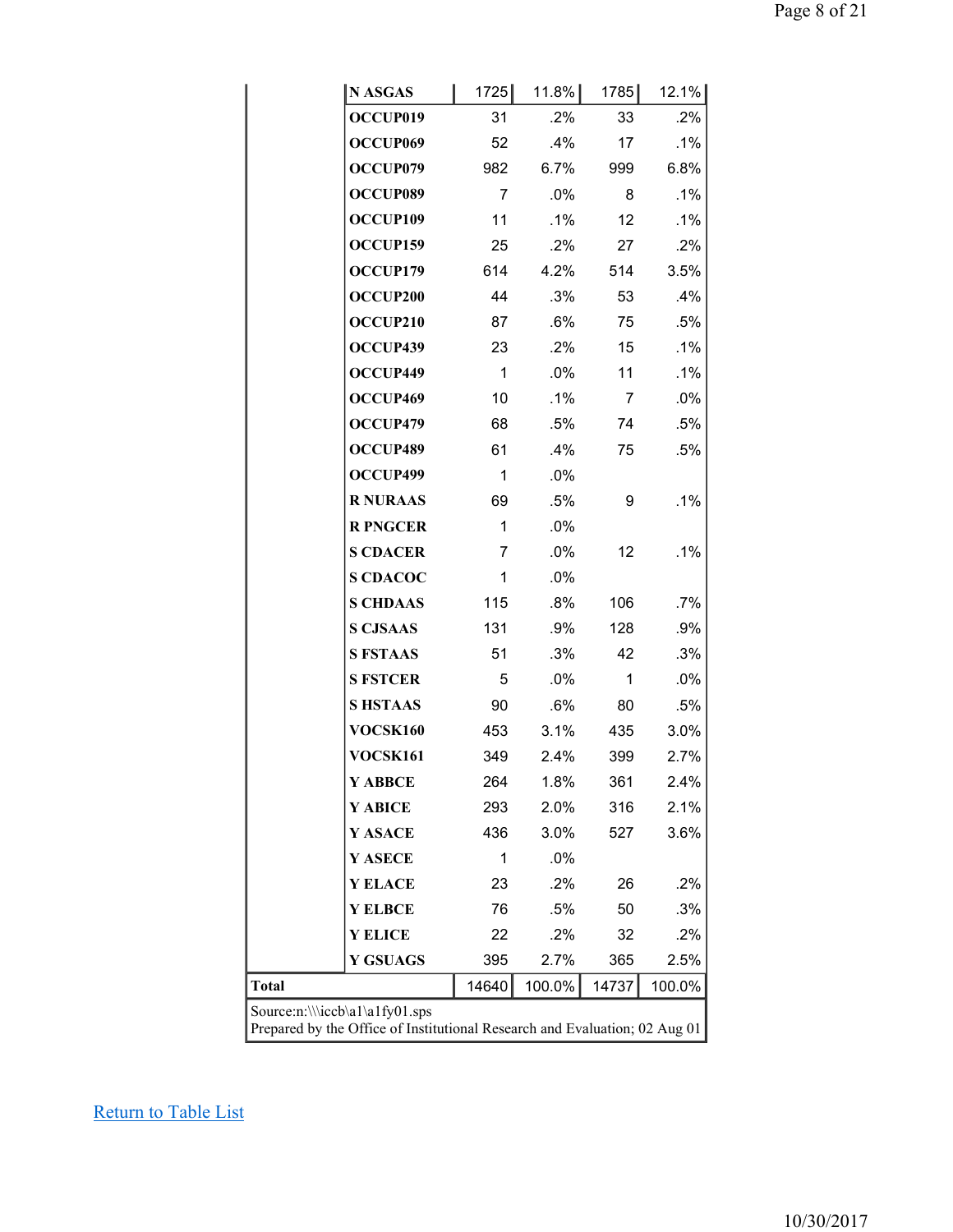### **Annual Enrollment (A1) - FY 00 & 01 Degree Completion Data**

|                                      |                                  | <b>FISCAL YR</b> |              |                |        |
|--------------------------------------|----------------------------------|------------------|--------------|----------------|--------|
|                                      |                                  |                  | 2000         |                | 2001   |
|                                      |                                  | Count            | Col %        | Count          | Col %  |
|                                      | DID NOT complete a program       | 13480            | 92.1%        | 13693          | 92.9%  |
| <b>TYPE OF COMPLETION</b>            | <b>Graduate completer</b>        | 804              | 5.5%         | 795            | 5.4%   |
|                                      | <b>GED</b> completer             | 61               | .4%          | 61             | .4%    |
|                                      | <b>Other ABE/ESL Advancement</b> | 295              | 2.0%         | 188            | 1.3%   |
| <b>Total</b>                         |                                  | 14640            | 100.0%       | 14737          | 100.0% |
|                                      | Did Not Complete a Curriculum    | 13541            | 92.5%        | 13754          | 93.3%  |
| <b>Term Graduated 1st Curriculum</b> | <b>Summer Term</b>               | 179              | 1.2%         | 165            | 1.1%   |
|                                      | <b>Fall Term</b>                 | 488              | 3.3%         | 386            | 2.6%   |
|                                      | <b>Spring Term</b>               | 432              | 3.0%         | 432            | 2.9%   |
| <b>Total</b>                         |                                  | 14640            | 100.0%       | 14737          | 100.0% |
|                                      | Did Not Complete a Curriculum    | 14626            | 99.9%        | 14717          | 99.9%  |
| <b>Term Graduated 2nd Curriculum</b> | <b>Summer Term</b>               |                  |              | 2              | .0%    |
|                                      | <b>Fall Term</b>                 |                  |              | 4              | .0%    |
|                                      | <b>Spring Term</b>               | 14               | .1%          | 14             | .1%    |
| <b>Total</b>                         |                                  |                  | 14640 100.0% | 14737          | 100.0% |
| <b>Term Graduated 3rd Curriculum</b> | Did Not Complete a Curriculum    |                  | 14640 100.0% | 14737          | 100.0% |
| <b>Total</b>                         |                                  | 14640            | 100.0%       | 14737          | 100.0% |
| <b>PRIMARY PROGRAM</b>               |                                  | 13480            | 92.1%        | 13693          | 92.9%  |
| <b>COMPLETED</b>                     | <b>B ABMAAS</b>                  | 12               | .1%          | 8              | .1%    |
|                                      | <b>B ACCAAS</b>                  | 19               | .1%          | 19             | .1%    |
|                                      | <b>B ACCCER</b>                  | 4                | .0%          | 3              | .0%    |
|                                      | <b>B BNKAAS</b>                  | 3                | .0%          |                |        |
|                                      | <b>B CMSAAS</b>                  | 13               | .1%          | 12             | .1%    |
|                                      | <b>B CPLAAS</b>                  | 5                | .0%          | 5              | .0%    |
|                                      | <b>B CPMAAS</b>                  | 5                | $.0\%$       | 8              | .1%    |
|                                      | <b>B CSMCER</b>                  | 4                | .0%          | 6              | .0%    |
|                                      | <b>B CSSAAS</b>                  |                  |              | $\overline{c}$ | .0%    |
|                                      | <b>B EQMAAS</b>                  | 6                | .0%          | 6              | .0%    |
|                                      | <b>B EQMCER</b>                  |                  |              | 1              | .0%    |
|                                      | <b>B HIHAAS</b>                  | 1                | .0%          | 4              | .0%    |
|                                      | <b>B HIMCER</b>                  | $\overline{c}$   | .0%          |                |        |
|                                      | <b>B HIRAAS</b>                  | 2                | .0%          | 2              | .0%    |
|                                      | <b>B INDCER</b>                  |                  |              | 3              | $.0\%$ |
|                                      | <b>BINTCER</b>                   | 1                | .0%          |                |        |
|                                      | <b>BIPRCER</b>                   |                  |              | 3              | .0%    |
|                                      | <b>B MGTAAS</b>                  | 15               | .1%          | 20             | $.1\%$ |
|                                      |                                  |                  |              |                |        |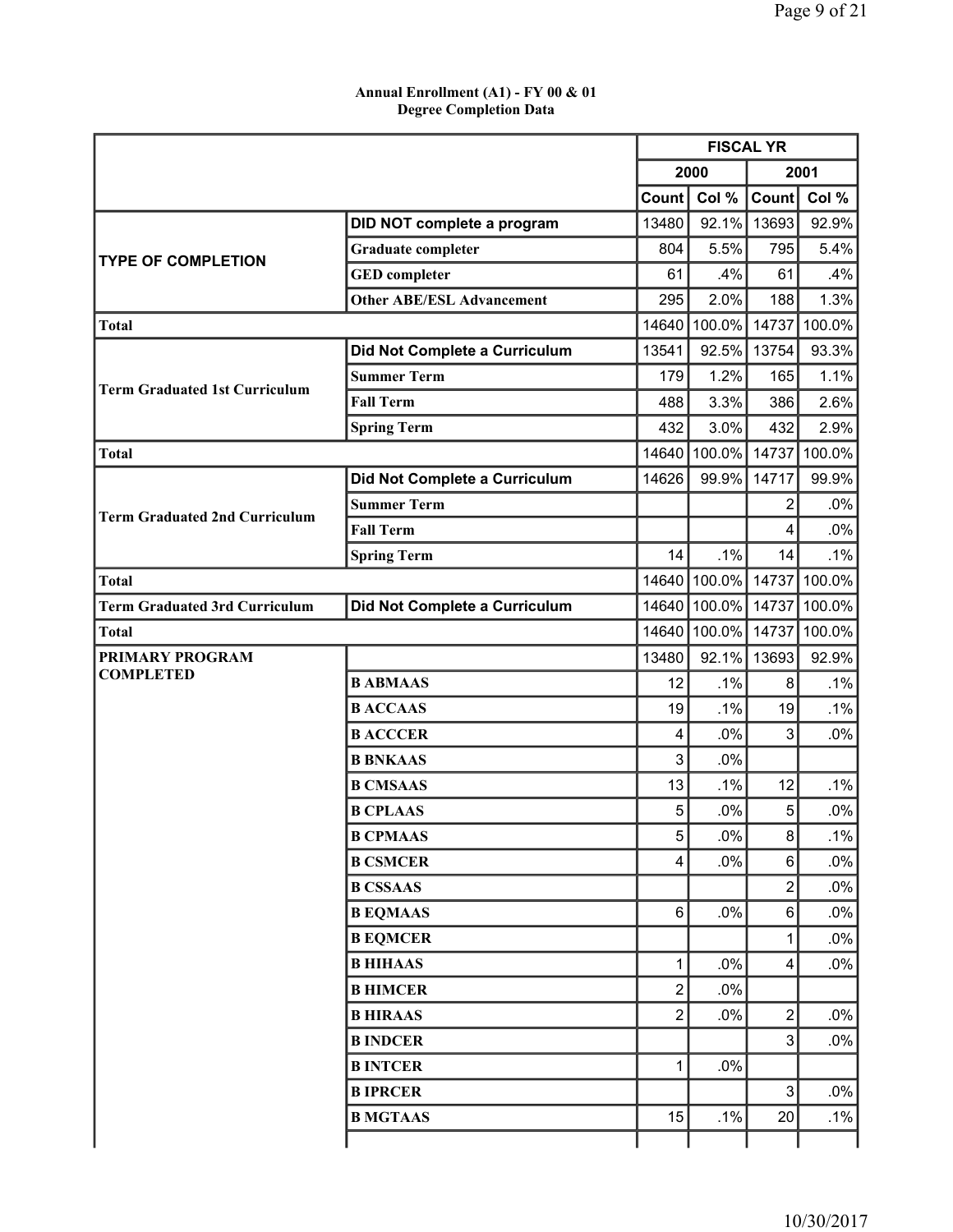| <b>B MKTAAS</b> | 3 <sup>1</sup> | .0%    | 2              | $.0\%$ |
|-----------------|----------------|--------|----------------|--------|
| <b>B OCAAAS</b> | 10             | .1%    | 6              | .0%    |
| <b>B OCIAAS</b> | 5              | .0%    | $\mathbf{1}$   | .0%    |
| <b>B OCLAAS</b> | 1              | .0%    |                |        |
| <b>B OCMAAS</b> | 1              | .0%    | 1              | .0%    |
| <b>B OCPCER</b> | $\overline{2}$ | .0%    | 5              | .0%    |
| <b>B OCTCER</b> | 3              | .0%    | 5              | $.0\%$ |
| <b>B RESAAS</b> | 1              | .0%    |                |        |
| <b>B TRACER</b> | 8              | .1%    | 6              | .0%    |
| <b>C TFLCER</b> |                |        | 1              | .0%    |
| <b>E ACRCER</b> |                |        | 1              | .0%    |
| <b>E AFTAAS</b> |                |        | 7              | .0%    |
| <b>E AMTCER</b> | 1              | .0%    | 1              | .0%    |
| <b>E AUTAAS</b> | 4              | .0%    | 7              | .0%    |
| <b>E BCRCER</b> | 1              | .0%    |                |        |
| <b>E BIMAAS</b> | 4              | .0%    |                |        |
| <b>E CDMAAS</b> | 5              | .0%    | 14             | .1%    |
| <b>E CITAAS</b> | 1              | .0%    | 1              | .0%    |
| <b>E CIVCER</b> |                |        | $\overline{4}$ | .0%    |
| <b>E CMDCER</b> | 3              | .0%    | 3              | .0%    |
| <b>E ECSAAS</b> | 6              | .0%    | 3              | $.0\%$ |
| <b>E ELPCER</b> | 3              | .0%    | 3              | .0%    |
| <b>E ELPCOC</b> | 1              | .0%    |                |        |
| <b>E ELTAAS</b> | 3              | .0%    |                |        |
| <b>E ENOCER</b> | 1              | .0%    |                |        |
| <b>E ENSAES</b> | 17             | .1%    | 26             | .2%    |
| <b>E MFGAAS</b> | 4              | .0%    | 8              | .1%    |
| <b>E MPECER</b> | 2              | .0%    | 2              | .0%    |
| <b>E MPTAAS</b> | 1              | .0%    |                |        |
| <b>E TACCER</b> |                |        | 1              | .0%    |
| E TACCOC        | 1              | .0%    |                |        |
| <b>E TTTCER</b> | 7              | .0%    |                |        |
| <b>E TTTCOC</b> | 2              | .0%    |                |        |
| <b>F AADAFA</b> | 4              | .0%    | 8              | .1%    |
| F AAEAFA        |                |        | 3              | .0%    |
| <b>F MCBAAS</b> | 1              | .0%    | 3              | .0%    |
| <b>F MCDAAS</b> | 13             | .1%    | 9              | .1%    |
| <b>F MCVAAS</b> | 6              | .0%    |                |        |
| F MSEAFA        | $\overline{2}$ | .0%    | 1              | .0%    |
| <b>G DASCER</b> | 11             | .1%    | 7              | .0%    |
| <b>G DHGAAS</b> | 33             | .2%    | 28             | .2%    |
| <b>G EMACER</b> | 1              | $.0\%$ |                |        |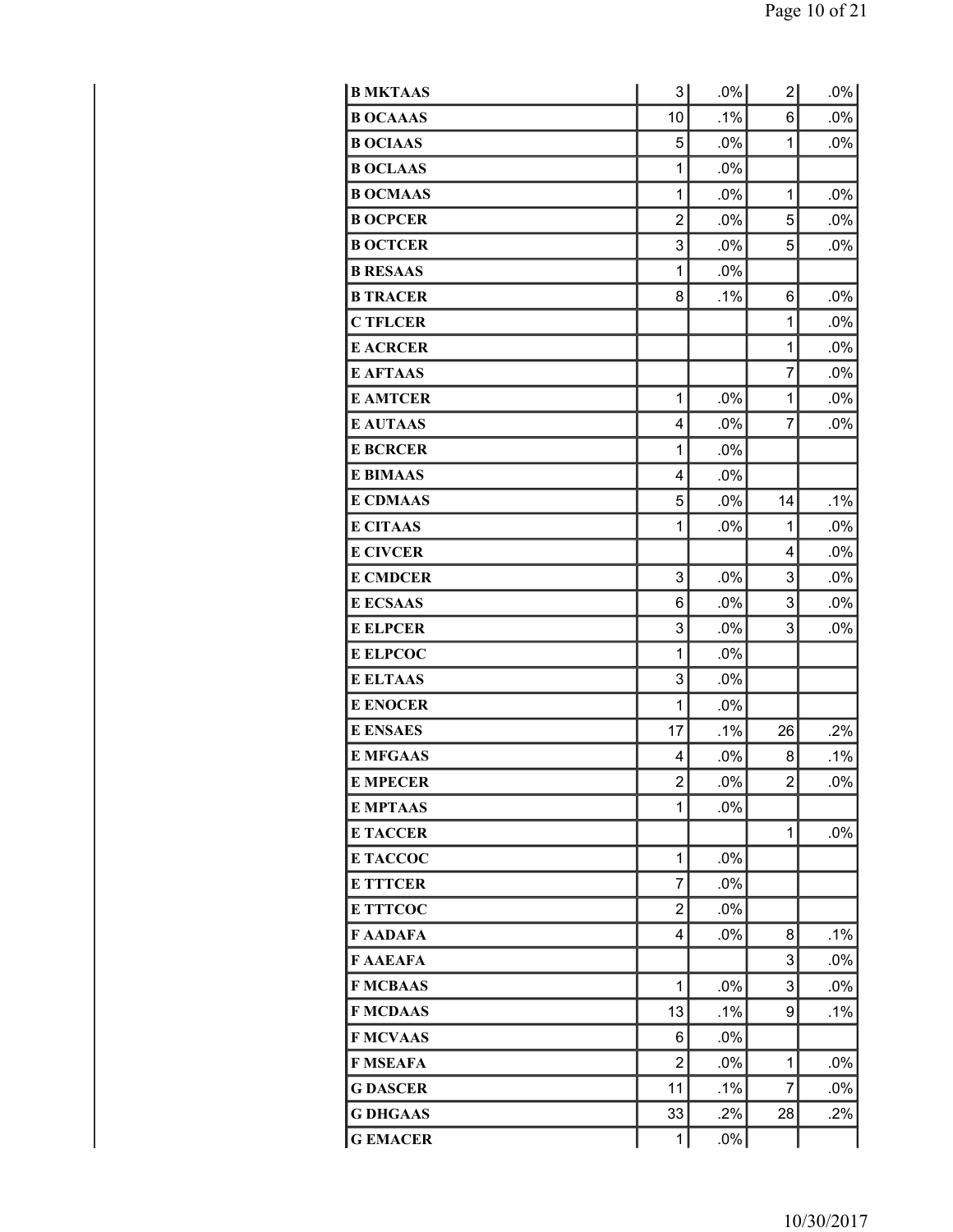|                           | <b>G NURAAS</b>                         | 19                        | .1%    | 44               | .3%        |
|---------------------------|-----------------------------------------|---------------------------|--------|------------------|------------|
|                           | <b>G NURCER</b>                         |                           |        | 6                | $.0\%$     |
|                           | <b>G OTAAAS</b>                         | $\overline{7}$            | .0%    | 12               | $.1\%$     |
|                           | <b>G RTTAAS</b>                         | 14                        | .1%    | 15               | .1%        |
|                           | <b>G SURCER</b>                         | 7                         | .0%    |                  |            |
|                           | <b>G VTTAAS</b>                         | 27                        | .2%    | 27               | .2%        |
|                           | <b>G XRAAAS</b>                         | 4                         | .0%    | 11               | $.1\%$     |
|                           | <b>H GAAAA</b>                          | 185                       | 1.3%   | 179              | 1.2%       |
|                           | <b>M CGRCER</b>                         |                           |        | 1                | .0%        |
|                           | <b>M CNAAAS</b>                         | 5                         | .0%    | 9                | .1%        |
|                           | <b>M NETCER</b>                         | 6                         | .0%    | 3                | .0%        |
|                           | <b>M NETCOC</b>                         | $\mathbf 1$               | .0%    |                  |            |
|                           | <b>M OOSCER</b>                         | $\mathbf 1$               | .0%    | 3                | .0%        |
|                           | <b>M VCGAAS</b>                         | 1                         | .0%    |                  |            |
|                           | <b>M VGAAAS</b>                         | 4                         | .0%    |                  |            |
|                           | <b>M VGPAAS</b>                         | $\overline{2}$            | .0%    |                  |            |
|                           | <b>M WSDAAS</b>                         |                           |        | 1                | $.0\%$     |
|                           | <b>M WSMCER</b>                         |                           |        | 3                | .0%        |
|                           | <b>M WSPAAS</b>                         |                           |        | $\overline{2}$   | .0%        |
|                           | <b>MET 50</b>                           |                           |        | $\overline{2}$   | .0%        |
|                           | <b>N ASGAS</b>                          | 148                       | 1.0%   | 154              | 1.0%       |
|                           | <b>R NURAAS</b>                         | 42                        | .3%    | 2                | .0%        |
|                           | <b>S CDACER</b>                         | 1                         | .0%    | 4                | .0%        |
|                           | <b>S CDACOC</b>                         | 1                         | .0%    |                  |            |
|                           | <b>S CHDAAS</b>                         | 12                        | .1%    | $\boldsymbol{9}$ | .1%        |
|                           | <b>S CJSAAS</b>                         | 19                        | .1%    | 10               | .1%        |
|                           | <b>S FSTAAS</b>                         | $\overline{2}$            | .0%    | 8                | .1%        |
|                           | <b>SHSTAAS</b>                          | $\ensuremath{\mathsf{3}}$ | .0%    | 7                | $.0\%$     |
|                           | Y ABBCE                                 | 56                        | .4%    | 46               | .3%        |
|                           | Y ABICE                                 | 114                       | .8%    | 120              | .8%        |
|                           | Y ASACE                                 | 61                        | .4%    | 61               | .4%        |
|                           | <b>Y ELBCE</b>                          | 109                       | .7%    | 9                | .1%        |
|                           | <b>Y ELICE</b>                          | 16                        | .1%    | 13               | $.1\%$     |
|                           | <b>Y GSUAGS</b>                         | 29                        | .2%    | 14               | .1%        |
| <b>Total</b>              |                                         | 14640                     | 100.0% | 14737            | 100.0%     |
|                           | Gen Assoc/AGS, ALS, AGS                 | 29                        | 3.6%   | 14               | 1.8%       |
| <b>PCS/1st Curriculum</b> | <b>Bac Transfer/AA, AS</b>              | 356                       | 44.3%  | 371              | 46.7%      |
|                           | Occup/Technical                         | 419                       | 52.1%  | 410              | 51.6%      |
| <b>Total</b>              |                                         | 804                       | 100.0% |                  | 795 100.0% |
| <b>CIP/1st Curriculum</b> | <b>Agric Bus &amp; Mngment, General</b> | 12                        | 1.5%   | 8                | 1.0%       |
|                           | Agric Animal Husbndry & Prod Mgt        | 6                         | $.7\%$ | 7                | .9%        |
|                           |                                         |                           |        |                  |            |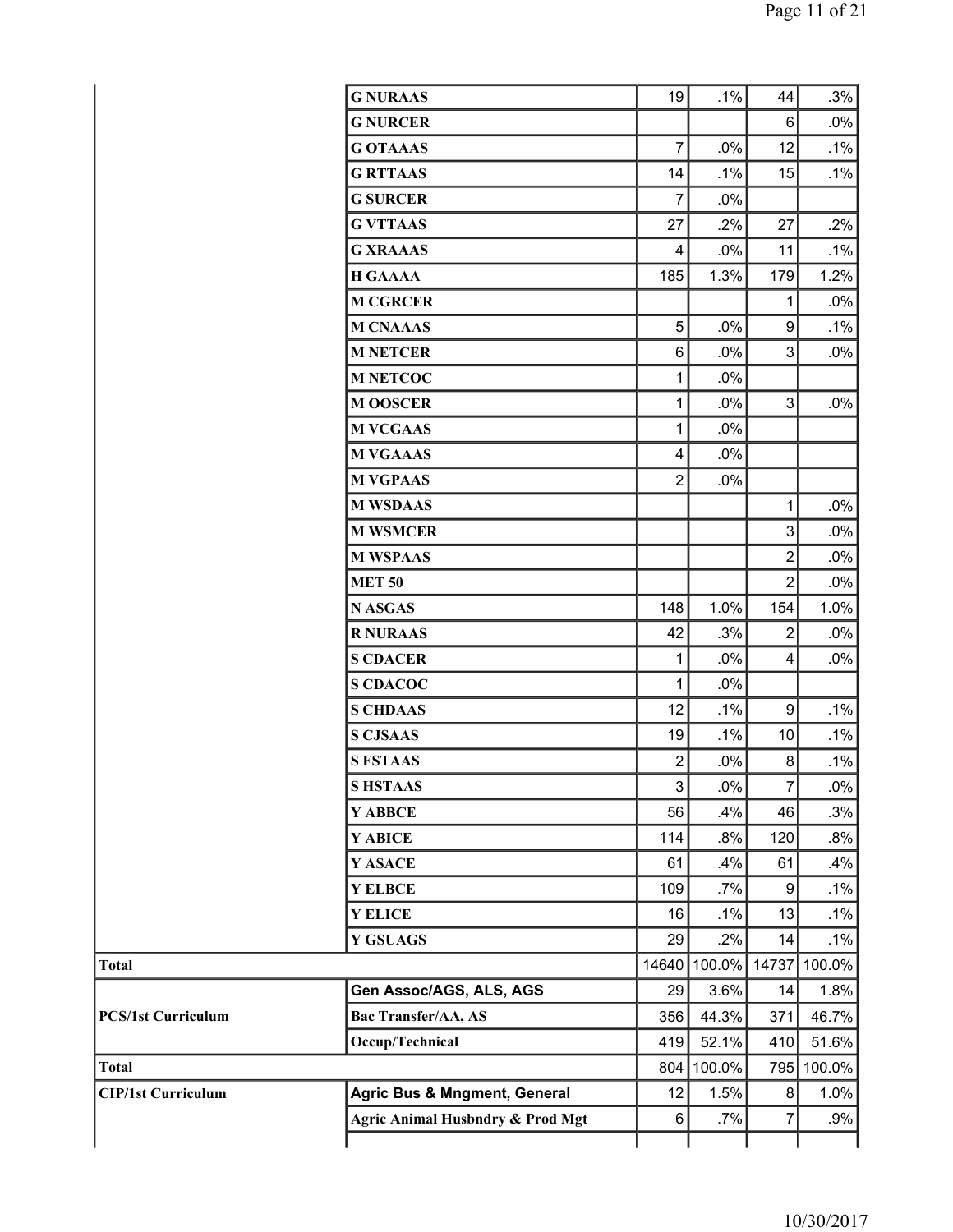| <b>General Selling Skills &amp; Sales Op</b>  | 3              | .4%     | 2              | .3%   |
|-----------------------------------------------|----------------|---------|----------------|-------|
| <b>Travel Serv Marktg Operations</b>          | 8              | 1.0%    | 6              | .8%   |
| Radio & TV Broadcasting                       | 1              | .1%     | 3              | .4%   |
| Food & Bevrg/Restrnt Op Mgr                   | $\overline{2}$ | .2%     | $\overline{2}$ | .3%   |
| 131302                                        |                |         | 3              | .4%   |
| <b>Music Education - AFA</b>                  | $\overline{2}$ | .2%     | 1              | .1%   |
| 131401                                        |                |         | 1              | .1%   |
| <b>Engineering Science</b>                    | 17             | 2.1%    | 26             | 3.3%  |
| Elctrcl, Elctronic & Comm Eng Tech            | 3              | $.4\%$  |                |       |
| <b>Biomedical EquipmentTech</b>               | 4              | .5%     |                |       |
| <b>Computer Maintenance Tech</b>              | 8              | 1.0%    | 5              | .6%   |
| <b>Manufacturing Technology</b>               | 4              | .5%     | 8              | 1.0%  |
| <b>Computer-aided Design</b>                  |                |         | 4              | .5%   |
| <b>Microprecision Tech</b>                    | 1              | .1%     |                |       |
| <b>Child Care Provider/Asst</b>               | 14             | 1.7%    | 13             | 1.6%  |
| Curric desig for AA & AA&S                    | 185            | 23.0%   | 179            | 22.5% |
| Curric desig for AGS AGE & ALS                | 29             | 3.6%    | 14             | 1.8%  |
| <b>Biol &amp; Physical Sciences</b>           | 148            | 18.4%   | 154            | 19.4% |
| <b>Law Enforcmnt/Police Science</b>           | 19             | 2.4%    | 10             | 1.3%  |
| Fire Protect & Safety Tech                    | $\overline{2}$ | .2%     | 8              | 1.0%  |
| <b>Human Services</b>                         | 3              | .4%     | 7              | .9%   |
| <b>Bldg/Property Maintenance Mgr</b>          | 1              | .1%     |                |       |
| <b>Construction Trades</b>                    | 6              | $.7\%$  | 15             | 1.9%  |
| <b>Indust Elctronics Install &amp; Repair</b> | 4              | .5%     | 3              | .4%   |
| <b>Automotive Collision Repair Tech</b>       |                |         | 1              | .1%   |
| <b>Auto Mechanic/Tech</b>                     | 7              | .9%     | 16             | 2.0%  |
| <b>Mechanical Drafting</b>                    | 3              | .4%     | 3              | .4%   |
| <b>Desktop Pub Equip Operator</b>             | 13             | 1.6%    | 9              | 1.1%  |
| 480503                                        |                |         | $\overline{2}$ | .3%   |
| Truck Bus & Commrcl Vehicle Op                | 9              | 1.1%    |                |       |
| <b>Design &amp; Visual Communcation</b>       | 6              | $.7\%$  |                |       |
| <b>Fine Arts</b>                              | 4              | .5%     | 8              | 1.0%  |
| <b>Dental Assistant</b>                       | 11             | 1.4%    | 7              | .9%   |
| <b>Dental Hygienist</b>                       | 33             | 4.1%    | 28             | 3.5%  |
| <b>Medical Transcript</b>                     | 3              | .4%     | 5              | .6%   |
| <b>Occup Therapy Assist</b>                   | 7              | .9%     | 12             | 1.5%  |
| <b>Vet Assist/Animal Health Tech</b>          | 27             | 3.4%    | 27             | 3.4%  |
| <b>Emergency Medical Technology</b>           | 1              | $.1\%$  |                |       |
| <b>Medical Radiol Tech</b>                    | 4              | .5%     | 11             | 1.4%  |
| <b>Respiratory Therapy Tech</b>               | 14             | 1.7%    | 15             | 1.9%  |
| <b>Surgical/Operating Room Tech</b>           | 7              | .9%     |                |       |
| Nursing                                       | 61             | $7.6\%$ | 46             | 5.8%  |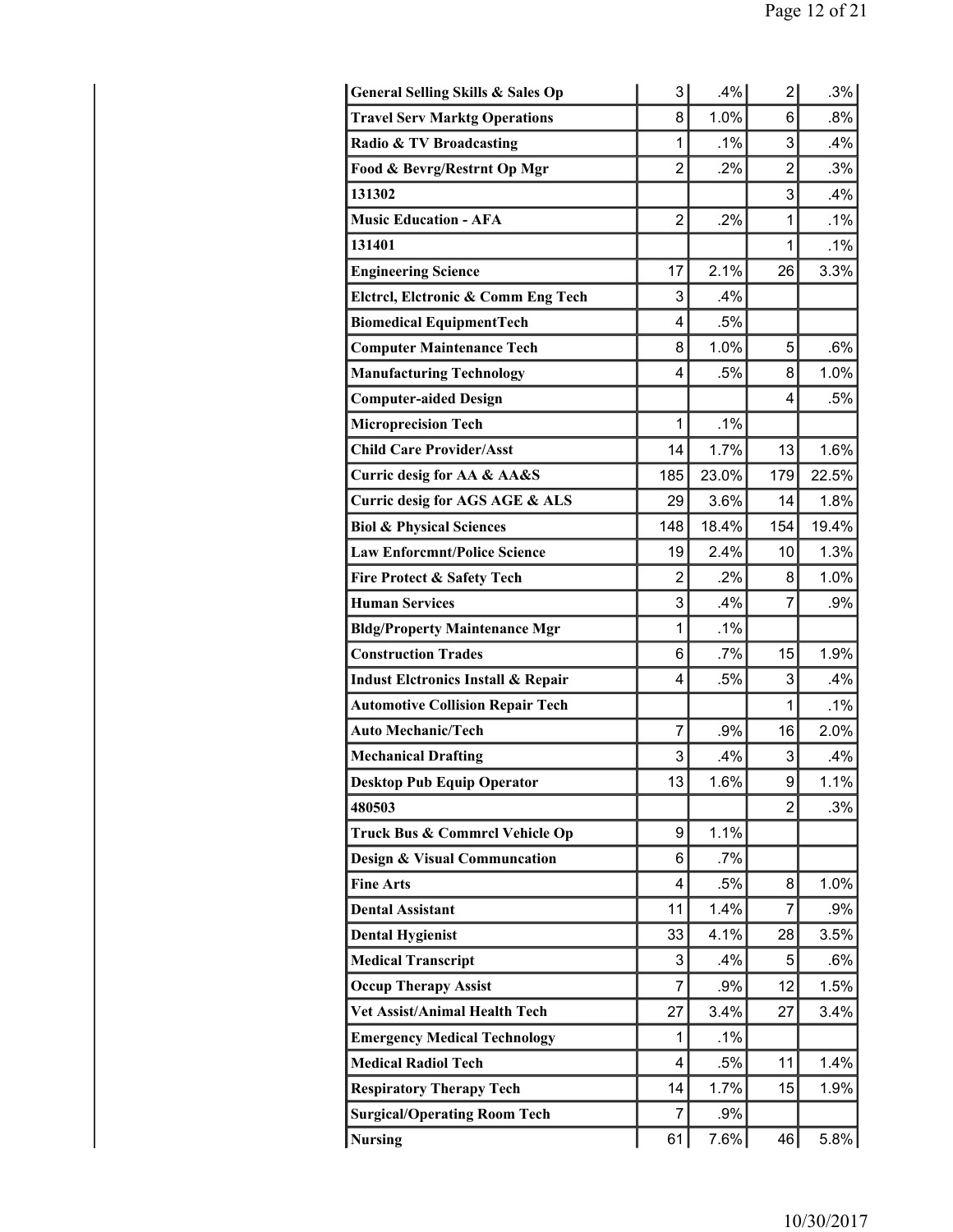|                           | <b>Practical Nurse</b>                        |                |        | 6                       | $.8\%$     |
|---------------------------|-----------------------------------------------|----------------|--------|-------------------------|------------|
|                           | Bus Admin & Mgt, General                      | 15             | 1.9%   | 20                      | 2.5%       |
|                           | <b>Accounting Tech</b>                        | 23             | 2.9%   | 22                      | 2.8%       |
|                           | Admin Assist/Secrtrl Sci, General             | $\overline{2}$ | .2%    | 8                       | 1.0%       |
|                           | <b>Executive Assist/Secretary</b>             | 10             | 1.2%   | 6                       | .8%        |
|                           | <b>Legal Admin Assist/Secretary</b>           | 1              | .1%    |                         |            |
|                           | <b>Medical Admin Assist/Secretary</b>         | 1              | .1%    | 1                       | .1%        |
|                           | <b>Info Process/Data Entry Tech</b>           | 5              | .6%    | 1                       | .1%        |
|                           | <b>Independent Business Management</b>        |                |        | 3                       | .4%        |
|                           | <b>Banking &amp; Financl Supprt Serv</b>      | 3              | .4%    |                         |            |
|                           | Hotel/Motel & Restrnt Mgt                     | 3              | .4%    | 4                       | .5%        |
|                           | <b>International Business</b>                 | 1              | .1%    |                         |            |
|                           | <b>Business Data Processing (MIS)</b>         | 4              | .5%    | $6\phantom{1}6$         | .8%        |
|                           | <b>Bus Computer Programmer</b>                | 31             | 3.9%   | 37                      | 4.7%       |
|                           | <b>Bus Systems Network &amp; Telecomm</b>     | 12             | 1.5%   | 12                      | 1.5%       |
|                           | <b>Real Estate</b>                            | $\mathbf{1}$   | .1%    |                         |            |
| <b>Total</b>              |                                               | 804            | 100.0% |                         | 795 100.0% |
| <b>PCS/2nd Curriculum</b> | <b>Bac Transfer/AA, AS</b>                    | 4              | 28.6%  | 4                       | 20.0%      |
|                           | Occup/Technical                               | 10             | 71.4%  | 16                      | 80.0%      |
| <b>Total</b>              |                                               | 14             | 100.0% | 20                      | 100.0%     |
|                           | <b>General Selling Skills &amp; Sales Op</b>  | 1              | 7.1%   |                         |            |
|                           | Food & Bevrg/Restrnt Op Mgr                   | 1              | 7.1%   | 1                       | 5.0%       |
|                           | Elctrcl, Elctronic & Comm Eng Tech            | $\mathbf{1}$   | 7.1%   | $\overline{c}$          | 10.0%      |
|                           | Curric desig for AA & AA&S                    | 1              | 7.1%   |                         |            |
|                           | <b>Biol &amp; Physical Sciences</b>           | 3              | 21.4%  | 3                       | 15.0%      |
|                           | <b>Construction Trades</b>                    |                |        | 1                       | 5.0%       |
|                           | <b>Indust Eletronics Install &amp; Repair</b> | 1              | 7.1%   | $\overline{\mathbf{c}}$ | 10.0%      |
| <b>CIP/2nd Curriculum</b> | <b>Auto Mechanic/Tech</b>                     |                |        | 1                       | 5.0%       |
|                           | <b>Mechanical Drafting</b>                    |                |        | 2                       | 10.0%      |
|                           | <b>Fine Arts</b>                              |                |        | 1                       | 5.0%       |
|                           | <b>Surgical/Operating Room Tech</b>           | 1              | 7.1%   |                         |            |
|                           | <b>Nursing</b>                                |                |        | 3                       | 15.0%      |
|                           | Bus Admin & Mgt, General                      |                |        | 1                       | 5.0%       |
|                           | <b>Executive Assist/Secretary</b>             |                |        | 2                       | 10.0%      |
|                           | <b>Bus Computer Programmer</b>                | 4              | 28.6%  |                         |            |
|                           | <b>Bus Systems Network &amp; Telecomm</b>     | 1              | 7.1%   | 1                       | 5.0%       |
| <b>Total</b>              |                                               | 14 I           | 100.0% | 20                      | 100.0%     |
| <b>PCS/3rd Curriculum</b> |                                               |                |        |                         |            |
| <b>Total</b>              |                                               |                |        |                         |            |
| <b>CIP/3rd Curriculum</b> |                                               |                |        |                         |            |
| <b>Total</b>              |                                               |                |        |                         |            |
|                           |                                               |                |        |                         |            |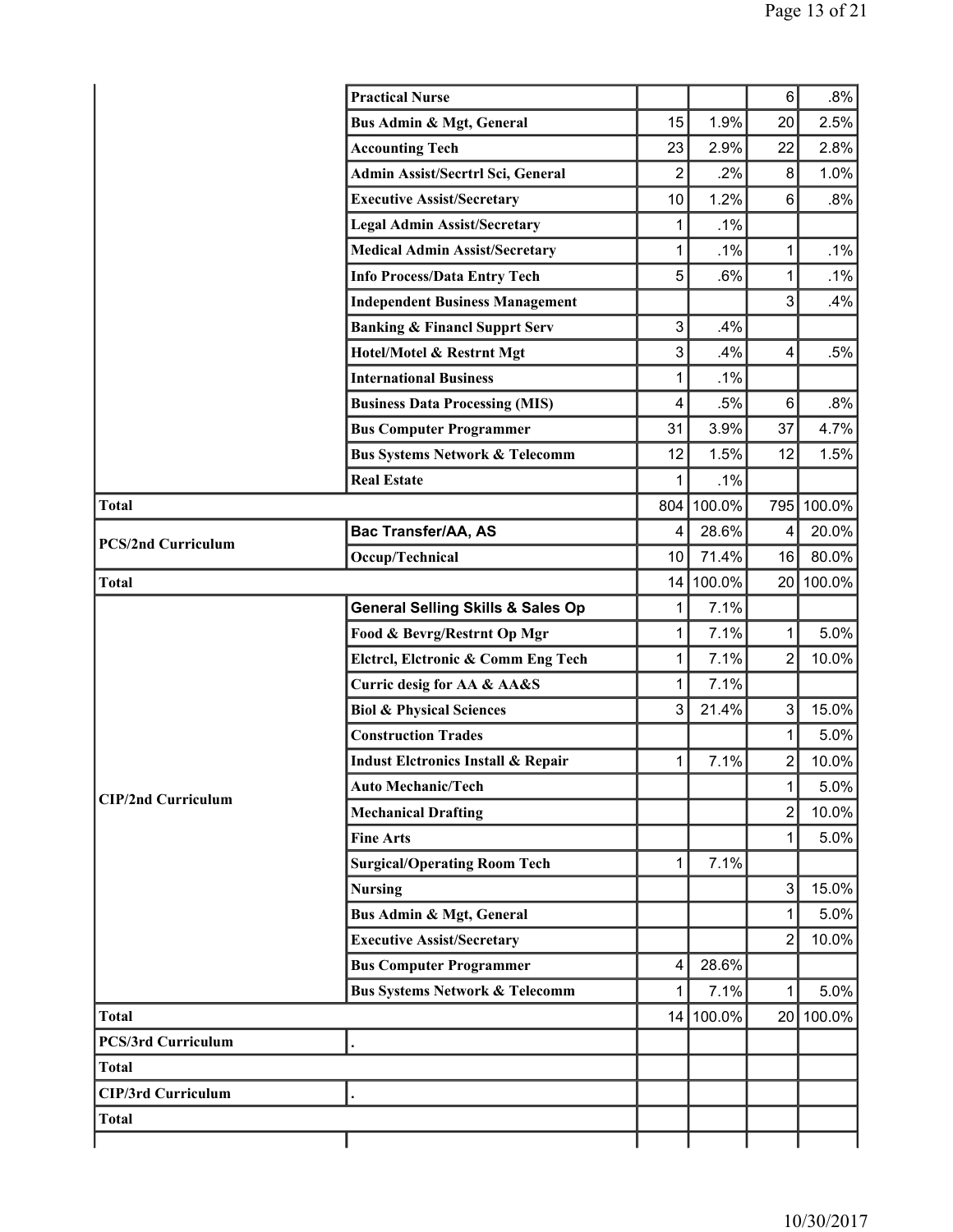|                                                                                                              | AA (1.1)                                      | 185   | 16.8%       | 179            | 18.2%      |
|--------------------------------------------------------------------------------------------------------------|-----------------------------------------------|-------|-------------|----------------|------------|
|                                                                                                              | AS(1.1)                                       | 148   | 13.5%       | 154            | 15.7%      |
|                                                                                                              | $\text{AAS}$ (2.2)                            | 344   | 31.3%       | 333            | 33.9%      |
|                                                                                                              | <b>AGS, ALS, AGE (1.0)</b>                    | 29    | 2.6%        | 14             | 1.4%       |
| <b>Degree/1st Currilum</b>                                                                                   | Basic Skills (1.7, 1.8, 1.9)                  | 295   | 26.8%       | 188            | 19.1%      |
|                                                                                                              | Occup Cert of 30 sem hrs/more CER (1.2)       | 69    | 6.3%        | 74             | 7.5%       |
|                                                                                                              | Occup Cert of LT 30 sem hrs COC, AOP<br>(1.2) | 6     | .5%         | 3              | .3%        |
|                                                                                                              | Assoc in Fine Arts (AFA) (1.1)                | 6     | .5%         | 12             | 1.2%       |
|                                                                                                              | Assoc in Eng Sc (AES) (1.2)                   | 17    | 1.5%        | 26             | 2.6%       |
| <b>Total</b>                                                                                                 |                                               |       | 1099 100.0% |                | 983 100.0% |
|                                                                                                              | AA (1.1)                                      | 1     | 7.1%        |                |            |
|                                                                                                              | AS(1.1)                                       | 3     | 21.4%       | 3              | 15.0%      |
|                                                                                                              | AAS(2.2)                                      | 7     | 50.0%       | 11             | 55.0%      |
| <b>Degree/2nd Curriculum</b>                                                                                 | Occup Cert of 30 sem hrs/more CER (1.2)       | 3     | 21.4%       | 3              | 15.0%      |
|                                                                                                              | Occup Cert of LT 30 sem hrs COC, AOP<br>(1.2) |       |             | $\overline{2}$ | 10.0%      |
|                                                                                                              | Assoc in Fine Arts (AFA) (1.1)                |       |             | 1              | 5.0%       |
| <b>Total</b>                                                                                                 |                                               |       | 14 100.0%   |                | 20 100.0%  |
| Degree/3rd Curriculum                                                                                        |                                               |       |             |                |            |
| <b>Total</b>                                                                                                 |                                               |       |             |                |            |
|                                                                                                              | <b>Completed all at Parkland</b>              | 250   | 1.7%        | 245            | 1.7%       |
| <b>GENERAL EDUCATION CORE</b>                                                                                | <b>Completed at Parkland and elsewhere</b>    | 101   | .7%         | 143            | 1.0%       |
|                                                                                                              | <b>Not Completed</b>                          | 3753  | 25.6%       | 3779           | 25.6%      |
|                                                                                                              | Not applicable (occupational students)        | 10536 | 72.0%       | 10570          | 71.7%      |
| <b>Total</b>                                                                                                 |                                               | 14640 | 100.0%      | 14737          | 100.0%     |
| Source:n:\\\iccb\a1\a1fy01.sps<br>Prepared by the Office of Institutional Research and Evaluation; 02 Aug 01 |                                               |       |             |                |            |

#### **Annual Enrollment (A1) - FY 00 & 01 Demographic Data**

|                  |                 |       | <b>FISCAL YR</b> |       |       |  |
|------------------|-----------------|-------|------------------|-------|-------|--|
|                  |                 |       | 2001<br>2000     |       |       |  |
|                  |                 | Count | Col $%$          | Count | Col % |  |
| <b>AGE RANGE</b> | Under 17        | 153   | $1.0\%$          | 216   | 1.5%  |  |
|                  | $17-20$ yrs old | 4671  | $31.9\%$         | 4866  | 33.0% |  |
|                  | $21-24$ yrs old | 3408  | $23.3\%$         | 3440  | 23.3% |  |
|                  | $25-30$ yrs old | 2034  | 13.9%            | 2019  | 13.7% |  |
|                  | $31-39$ yrs old | 1919  | $13.1\%$         | 1787  | 12.1% |  |
|                  |                 |       |                  |       |       |  |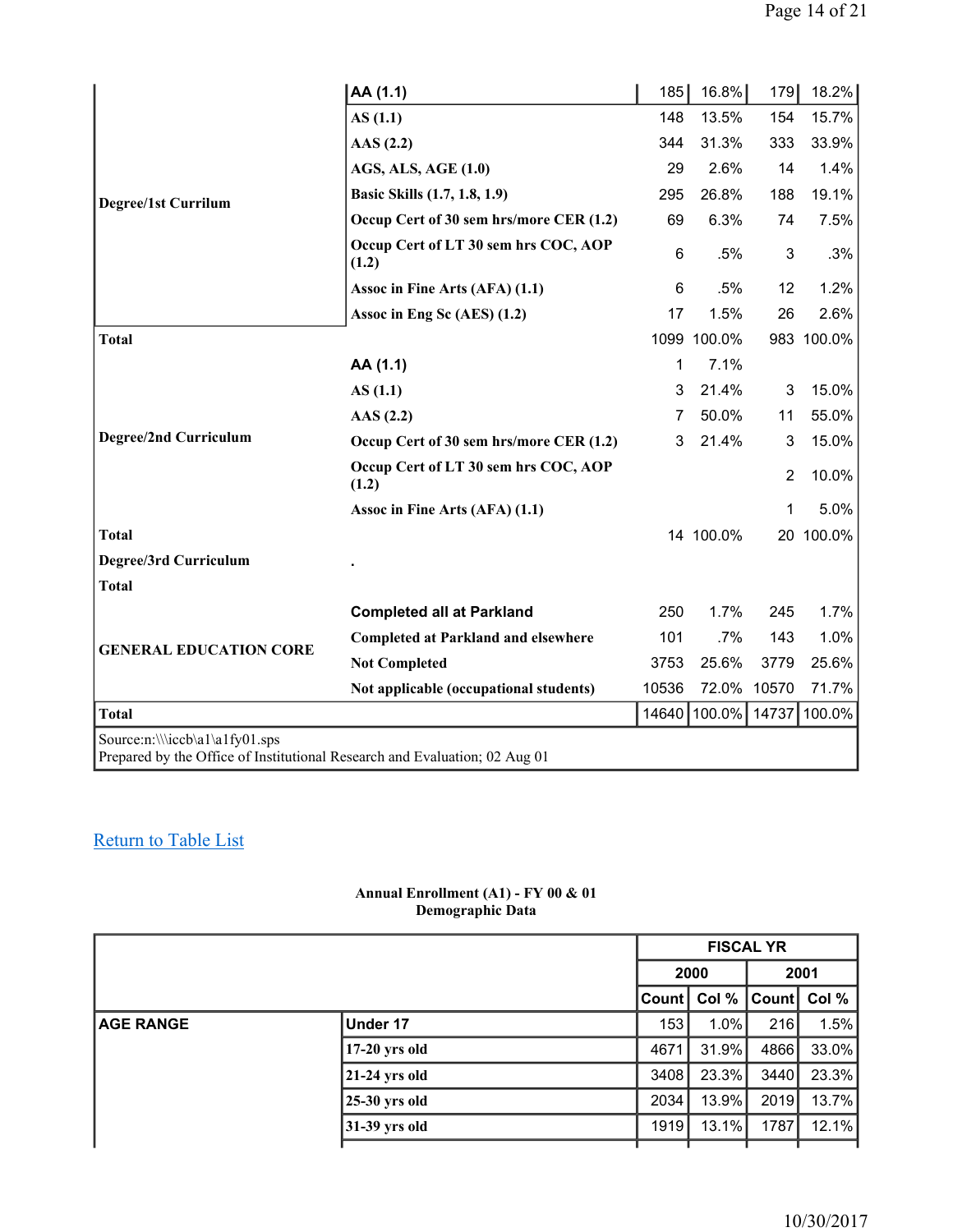|                                     | 40-55 yrs old                                           | 1958  | 13.4%  | 1901  | 12.9%  |
|-------------------------------------|---------------------------------------------------------|-------|--------|-------|--------|
|                                     | Over 55 yrs old                                         | 497   | 3.4%   | 508   | 3.4%   |
| <b>Total</b>                        |                                                         | 14640 | 100.0% | 14737 | 100.0% |
|                                     | <b>Asian/Pacific Islander</b>                           | 708   | 4.8%   | 698   | 4.7%   |
|                                     | American Indian/Alaskan Native                          | 52    | .4%    | 60    | $.4\%$ |
|                                     | <b>Black Non-Hispanic</b>                               | 1940  | 13.3%  | 1971  | 13.4%  |
| <b>ETHNICITY/RACE</b>               | Hispanic                                                | 435   | 3.0%   | 502   | 3.4%   |
|                                     | <b>White Non-Hispanic</b>                               | 10949 | 74.8%  | 10862 | 73.7%  |
|                                     | <b>Non-resident Alien</b>                               | 556   | 3.8%   | 644   | 4.4%   |
| <b>Total</b>                        |                                                         | 14640 | 100.0% | 14737 | 100.0% |
| <b>SEX</b>                          | <b>Male</b>                                             | 6453  | 44.1%  | 6547  | 44.4%  |
|                                     | Female                                                  | 8187  | 55.9%  | 8190  | 55.6%  |
| Total                               |                                                         | 14640 | 100.0% | 14737 | 100.0% |
|                                     | Prepare for transfer to 4 yr coll                       | 3550  | 24.2%  | 3528  | 23.9%  |
|                                     | Improve skills for present job                          | 485   | 3.3%   | 592   | 4.0%   |
| <b>Current Intent</b>               | Prepare for future job immediately after<br>attending P | 2239  | 15.3%  | 2153  | 14.6%  |
|                                     | Prepare for GED or improve basic academic<br>skills     | 85    | .6%    | 152   | 1.0%   |
|                                     | Personal interest - not career oriented                 | 649   | 4.4%   | 865   | 5.9%   |
|                                     | <b>Unknown/Other</b>                                    | 7632  | 52.1%  | 7447  | 50.5%  |
| <b>Total</b>                        |                                                         | 14640 | 100.0% | 14737 | 100.0% |
|                                     | Complete one or several courses                         | 6977  | 47.7%  | 7121  | 48.3%  |
| <b>ENROLLMENT OBJECTIVE</b>         | <b>Complete a Certificate</b>                           | 462   | 3.2%   | 451   | 3.1%   |
|                                     | <b>Complete an Associate degree</b>                     | 7201  | 49.2%  | 7165  | 48.6%  |
| Total                               |                                                         | 14640 | 100.0% | 14737 | 100.0% |
|                                     | Not applicable                                          | 8479  | 57.9%  | 8516  | 57.8%  |
| <b>DISADVANTAGED STATUS</b>         | <b>Economically disadvantaged</b>                       | 997   | 6.8%   | 1085  | 7.4%   |
|                                     | <b>Academically disadvantaged</b>                       | 3531  | 24.1%  | 3455  | 23.4%  |
|                                     | Both Econ & Acad disadvantaged                          | 1633  | 11.2%  | 1681  | 11.4%  |
| <b>Total</b>                        |                                                         | 14640 | 100.0% | 14737 | 100.0% |
| <b>LTD-ENG PROFICIENCY</b>          | Not applicable                                          | 14162 | 96.7%  | 14150 | 96.0%  |
|                                     | <b>Limited-English-Proficient</b>                       | 478   | 3.3%   | 587   | 4.0%   |
| <b>Total</b>                        |                                                         | 14640 | 100.0% | 14737 | 100.0% |
| <b>DISABILITY STATUS</b>            | Not applicable                                          | 14254 | 97.4%  | 14367 | 97.5%  |
|                                     | <b>Disability Student</b>                               | 386   | 2.6%   | 370   | 2.5%   |
| <b>Total</b>                        |                                                         | 14640 | 100.0% | 14737 | 100.0% |
| <b>Signed Declaration of Intent</b> | <b>No</b>                                               | 1619  | 11.1%  | 1966  | 13.3%  |
|                                     | Yes                                                     | 13021 | 88.9%  | 12771 | 86.7%  |
| <b>Total</b>                        |                                                         | 14640 | 100.0% | 14737 | 100.0% |
| <b>SPEC SUPPORT/DISABILITIES</b>    | <b>Not Applicable</b>                                   | 14254 | 97.4%  | 14367 | 97.5%  |
|                                     | No support                                              | 161   | 1.1%   | 182   | 1.2%   |
|                                     |                                                         |       |        |       |        |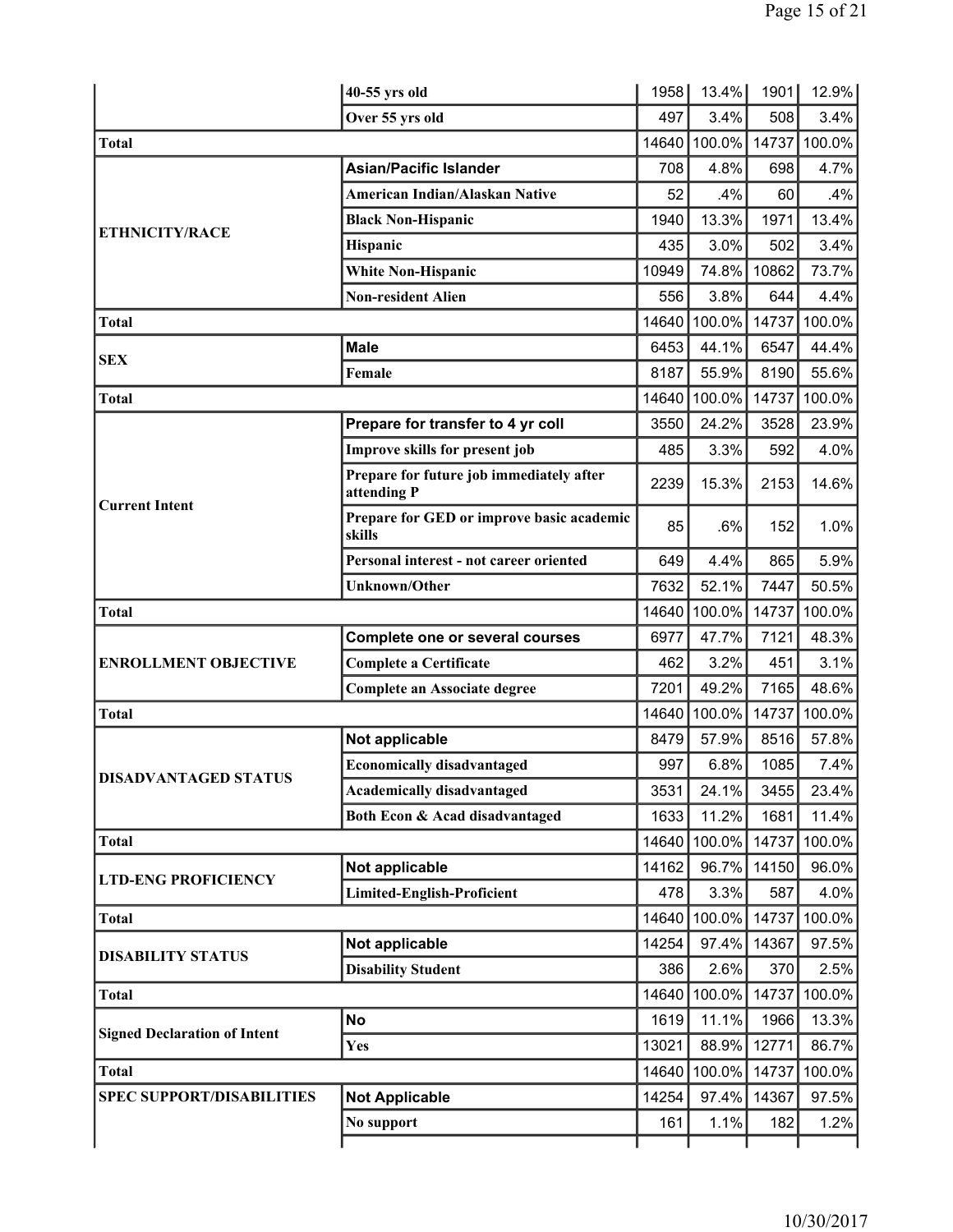|                                | <b>Sup Services/Perkins II Funds</b> | 62             | .4%                       | 50          | .3%                |
|--------------------------------|--------------------------------------|----------------|---------------------------|-------------|--------------------|
|                                | <b>Sup Services/Other Sources</b>    | 163            | 1.1%                      | 138         | .9%                |
| <b>Total</b>                   |                                      |                | 14640 100.0% 14737 100.0% |             |                    |
|                                | <b>Not Applicable</b>                | 8479           | 57.9%                     | 8516        | 57.8%              |
| <b>SPEC</b>                    | No support                           | 5081           | 34.7%                     | 5198        | 35.3%              |
| SUPPORT/DISADVANTAGED          | <b>Sup Services/Perkins II Funds</b> | 942            | 6.4%                      | 918         | 6.2%               |
|                                | <b>Sup Services/Other Sources</b>    | 138            | .9%                       | 105         | .7%                |
| <b>Total</b>                   |                                      |                | 14640 100.0% 14737 100.0% |             |                    |
|                                | <b>Not Applicable</b>                | 14162          | 96.7% 14150               |             | 96.0%              |
| <b>SPEC SUP/LTD ENG PROF</b>   | No support                           | 472            | 3.2%                      | 585         | 4.0%               |
|                                | <b>Sup Services/Perkins II Funds</b> | 4              | .0%                       | 2           | .0%                |
|                                | <b>Sup Services/Other Sources</b>    | $\overline{2}$ | .0%                       |             |                    |
| <b>Total</b>                   |                                      |                | 14640 100.0% 14737 100.0% |             |                    |
| JTPA PARTICIPANT               | <b>All Other</b>                     | 14440          |                           |             | 98.6% 14737 100.0% |
|                                | <b>JTPA Participant</b>              | 200            | 1.4%                      |             |                    |
| <b>Total</b>                   |                                      |                | 14640 100.0% 14737 100.0% |             |                    |
|                                |                                      | 14581          |                           | 99.6% 14633 | 99.3%              |
|                                | <b>Vocational Home Econ</b>          |                |                           | 1           | .0%                |
| <b>OCCUPATIONAL-ABE/ASE</b>    | <b>Visual &amp; Performing Arts</b>  |                |                           | 1           | .0%                |
|                                | 51                                   | 1              | .0%                       |             |                    |
|                                | <b>Bus Mngmnt/Admin Services</b>     | 58             | .4%                       | 102         | $.7\%$             |
| <b>Total</b>                   |                                      |                | 14640 100.0% 14737 100.0% |             |                    |
|                                | <b>Associates Degree</b>             | 487            | 3.3%                      | 517         | 3.5%               |
|                                | <b>Bachelor Degree</b>               | 972            | 6.6%                      | 966         | 6.6%               |
|                                | Certificate                          | 171            | 1.2%                      | 212         | 1.4%               |
|                                | <b>Doctoral Degree</b>               | 63             | .4%                       | 86          | .6%                |
|                                | <b>GED</b>                           | 568            | 3.9%                      | 549         | 3.7%               |
| <b>HIGHEST DEG PREV EARNED</b> | <b>High Schl Diploma</b>             | 6712           | 45.8%                     | 6209        | 42.1%              |
|                                | <b>Masters Degree</b>                | 343            | 2.3%                      | 338         | 2.3%               |
|                                | <b>None</b>                          | 1626           | 11.1%                     | 1786        | 12.1%              |
|                                | Other                                | 370            | 2.5%                      | 342         | 2.3%               |
|                                | <b>1st Professional Degree</b>       | 27             | $.2\%$                    | 19          | .1%                |
|                                | Some college                         | 6              | .0%                       | 22          | .1%                |
|                                | Unknown                              | 3295           | 22.5%                     | 3691        | 25.0%              |
| <b>Total</b>                   |                                      |                | 14640 100.0% 14737 100.0% |             |                    |
| <b>WIA Voucher Recipient</b>   | Not a Voucher Recipient/NA           |                | 14640 100.0% 14625        |             | 99.2%              |
|                                | <b>ITA/Voucher Payment Received</b>  |                |                           | 112         | .8%                |
| <b>Total</b>                   |                                      |                | 14640 100.0% 14737 100.0% |             |                    |
| <b>Veteran Status</b>          | Not a Veteran                        | 14155          | 96.7% 14303               |             | 97.1%              |
|                                | Veteran                              | 485            | 3.3%                      | 434         | 2.9%               |
| <b>Total</b>                   |                                      |                | 14640 100.0%              |             | 14737 100.0%       |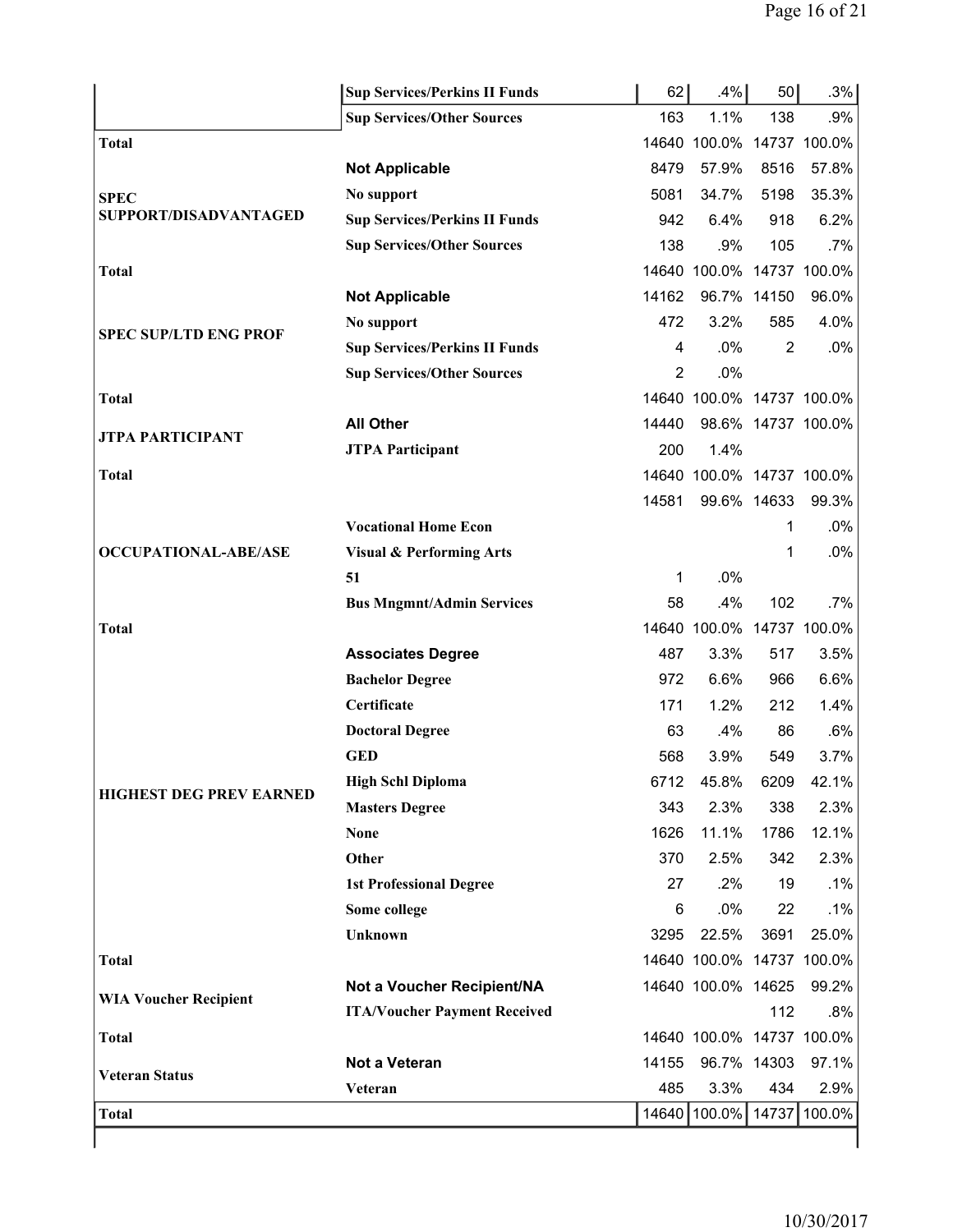|                                                    |                                                             | <b>FISCAL YR</b> |              |       |        |
|----------------------------------------------------|-------------------------------------------------------------|------------------|--------------|-------|--------|
|                                                    |                                                             | 2000             |              |       | 2001   |
|                                                    |                                                             | <b>Count</b>     | Col %        | Count | Col %  |
| <b>Shared Data Dummy SSN</b>                       | <b>Valid SSN</b>                                            | 14450            | 98.7%        | 14464 | 98.1%  |
|                                                    | <b>Dummy ID</b>                                             | 190              | 1.3%         | 273   | 1.9%   |
| <b>Total</b>                                       |                                                             | 14640            | 100.0%       | 14737 | 100.0% |
|                                                    | No data                                                     | 10830            | 74.0%        | 10909 | 74.0%  |
| <b>ACT Test Date</b>                               | Prior to Oct 1989                                           | 433              | 3.0%         | 360   | 2.4%   |
|                                                    | Oct 1989 and later                                          | 3377             | 23.1%        | 3468  | 23.5%  |
| <b>Total</b>                                       |                                                             | 14640            | 100.0%       | 14737 | 100.0% |
|                                                    | <b>All Other</b>                                            | 13723            | 93.7%        | 13954 | 94.7%  |
|                                                    | <b>Apprenticeship Enrollment</b>                            | 421              | 2.9%         | 394   | 2.7%   |
| <b>INSTRUCTIONAL</b><br><b>APPROACH</b>            | Tech prep in HS                                             | 257              | 1.8%         | 379   | 2.6%   |
|                                                    | <b>Apprentice and Tech prep in HS</b>                       | 12               | .1%          | 10    | $.1\%$ |
|                                                    | <b>Current Tech Prep</b>                                    | 227              | 1.6%         |       |        |
| <b>Total</b>                                       |                                                             | 14640            | 100.0%       | 14737 | 100.0% |
|                                                    | <b>All others</b>                                           | 9751             | 66.6%        | 9993  | 67.8%  |
| <b>Shared Data Enrollment Type</b>                 | First time Freshman - new to higher ed                      | 4208             | 28.7%        | 4034  | 27.4%  |
|                                                    | First time transfer - new to Parkland w/ higher<br>ed exp   | 681              | 4.7%         | 710   | 4.8%   |
| <b>Total</b>                                       |                                                             | 14640            | 100.0%       | 14737 | 100.0% |
|                                                    | Not applicable/Not AA or AS                                 | 10508            | 71.8%        | 10552 | 71.6%  |
|                                                    | Yes, thru hign school coursework                            | 174              | 1.2%         | 101   | .7%    |
| <b>Min Req Status for AA/AS</b><br><b>Students</b> | Yes, thru means other than HS coursework<br>(testing, etc.) | 534              | 3.6%         | 249   | 1.7%   |
|                                                    | No, not met all standards                                   | 470              | 3.2%         | 289   | 2.0%   |
|                                                    | Not eval/data not available                                 | 2954             | 20.2%        | 3546  | 24.1%  |
| <b>Total</b>                                       |                                                             | 14640            | 100.0% 14737 |       | 100.0% |
|                                                    | <b>Not AA/AS Student</b>                                    | 13932            | 95.2%        | 14387 | 97.6%  |
|                                                    | <b>Summer</b>                                               | 98               | .7%          | 59    | .4%    |
| <b>Term Min Req Met</b>                            | Fall                                                        | 398              | 2.7%         | 202   | 1.4%   |
|                                                    | <b>Spring</b>                                               | 212              | 1.4%         | 89    | $.6\%$ |
| <b>Total</b>                                       |                                                             | 14640            | 100.0%       | 14737 | 100.0% |
| FY Min Req Met                                     | <b>Requirements Not Met</b>                                 | 13946            | 95.3%        | 14396 | 97.7%  |
|                                                    |                                                             |                  |              |       |        |

#### **Annual Enrollment (A1) - FY 00 & 01 Miscellaneous Admissions Data**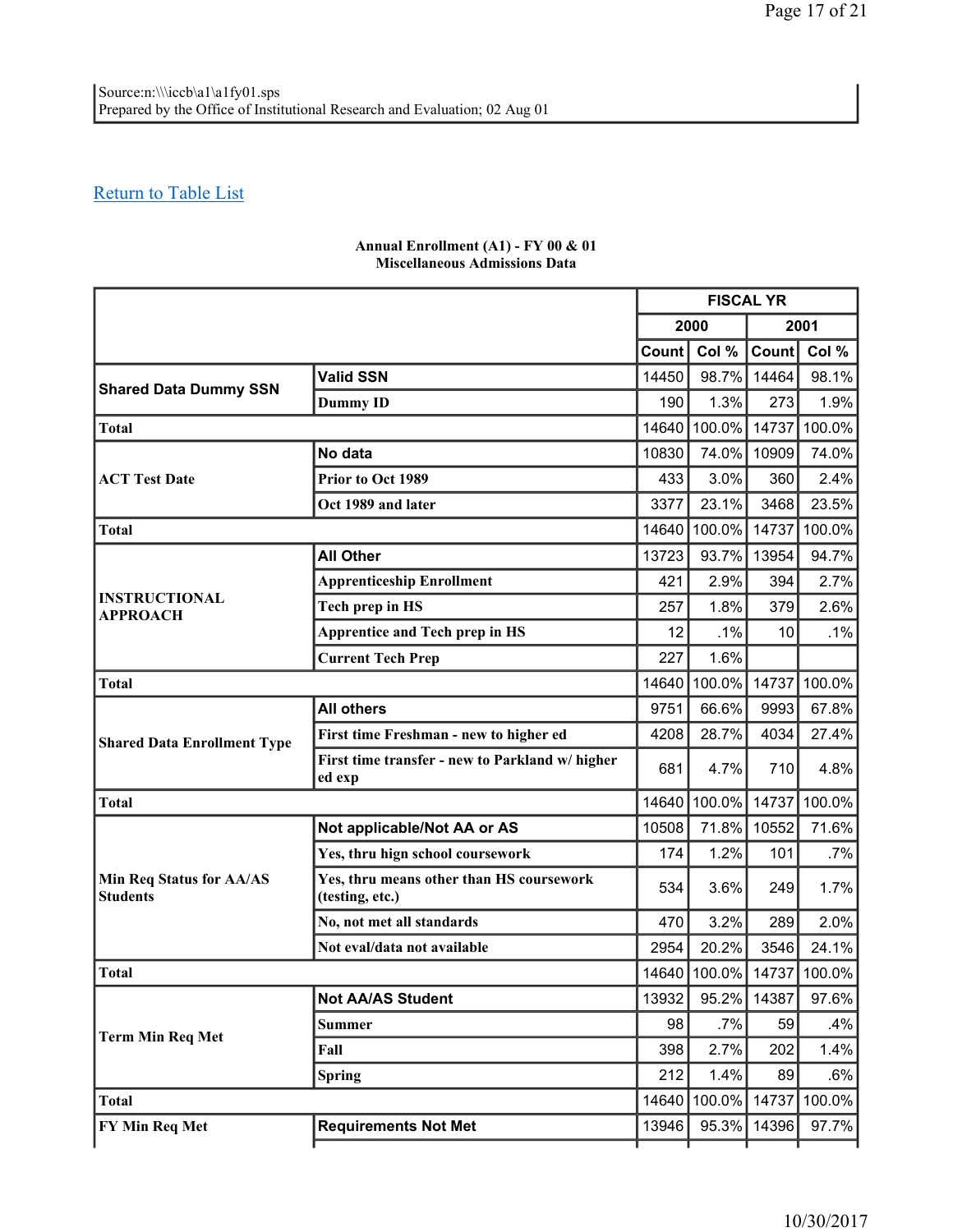|                                     | 1                                                                          |       |                    | 1     | $.0\%$ |
|-------------------------------------|----------------------------------------------------------------------------|-------|--------------------|-------|--------|
|                                     | 92                                                                         | 1     | .0%                |       |        |
|                                     | 94                                                                         | 42    | .3%                | 33    | .2%    |
|                                     | 95                                                                         | 68    | .5%                | 34    | .2%    |
|                                     | 96                                                                         | 69    | .5%                | 30    | .2%    |
|                                     | 97                                                                         | 110   | .8%                | 45    | .3%    |
|                                     | 98                                                                         | 155   | 1.1%               | 74    | .5%    |
|                                     | 99                                                                         | 249   | 1.7%               | 124   | $.8\%$ |
| <b>Total</b>                        |                                                                            | 14640 | 100.0%             | 14737 | 100.0% |
| <b>Transfer Plans</b>               | No                                                                         | 9861  | 67.4%              | 10158 | 68.9%  |
|                                     | Yes- to a 4-yr college/university                                          | 4779  | 32.6%              | 4579  | 31.1%  |
| <b>Total</b>                        |                                                                            |       | 14640 100.0% 14737 |       | 100.0% |
|                                     | <b>No</b>                                                                  | 1619  | 11.1%              | 1966  | 13.3%  |
| <b>Signed Declaration of Intent</b> | Yes                                                                        | 13021 | 88.9%              | 12771 | 86.7%  |
| <b>Total</b>                        |                                                                            |       | 14640 100.0%       | 14737 | 100.0% |
| Source:n:\\\iccb\a1\a1fy01.sps      | Prepared by the Office of Institutional Research and Evaluation; 02 Aug 01 |       |                    |       |        |

#### **Annual Enrollment (A1) - FY 00 & 01 Credit Hours Attempted and Earned**

|                                      |                | <b>FISCAL YR</b> |          |
|--------------------------------------|----------------|------------------|----------|
|                                      |                | 2000             | 2001     |
|                                      | <b>Mean</b>    | 1.28             | 1.32     |
|                                      | Median         | .00              | .00.     |
|                                      | <b>Sum</b>     | 18756.00         | 19473.00 |
| <b>Summer Credit Hours Attempted</b> | Mode           | .00              | .00      |
|                                      | <b>Minimum</b> | .00              | .00      |
|                                      | <b>Maximum</b> | 16.00            | 18.00    |
|                                      | <b>Mean</b>    | 1.09             | 1.09     |
|                                      | Median         | .00.             | .00.     |
| <b>Summer Credit Hours Earned</b>    | <b>Sum</b>     | 15911.00         | 16102.00 |
|                                      | Mode           | .00              | .00      |
|                                      | Minimum        | .00              | .00.     |
|                                      | <b>Maximum</b> | 16.00            | 18.00    |
|                                      | <b>Mean</b>    | 5.31             | 5.23     |
|                                      | Median         | 3.00             | 3.00     |
| <b>Fall Credit Hours Attempted</b>   | Sum            | 77696.00         | 77081.00 |
|                                      | Mode           | .00              | .00      |
|                                      | Minimum        | .00.             | .00      |
|                                      | <b>Maximum</b> | 25.00            | 23.00    |
|                                      |                |                  |          |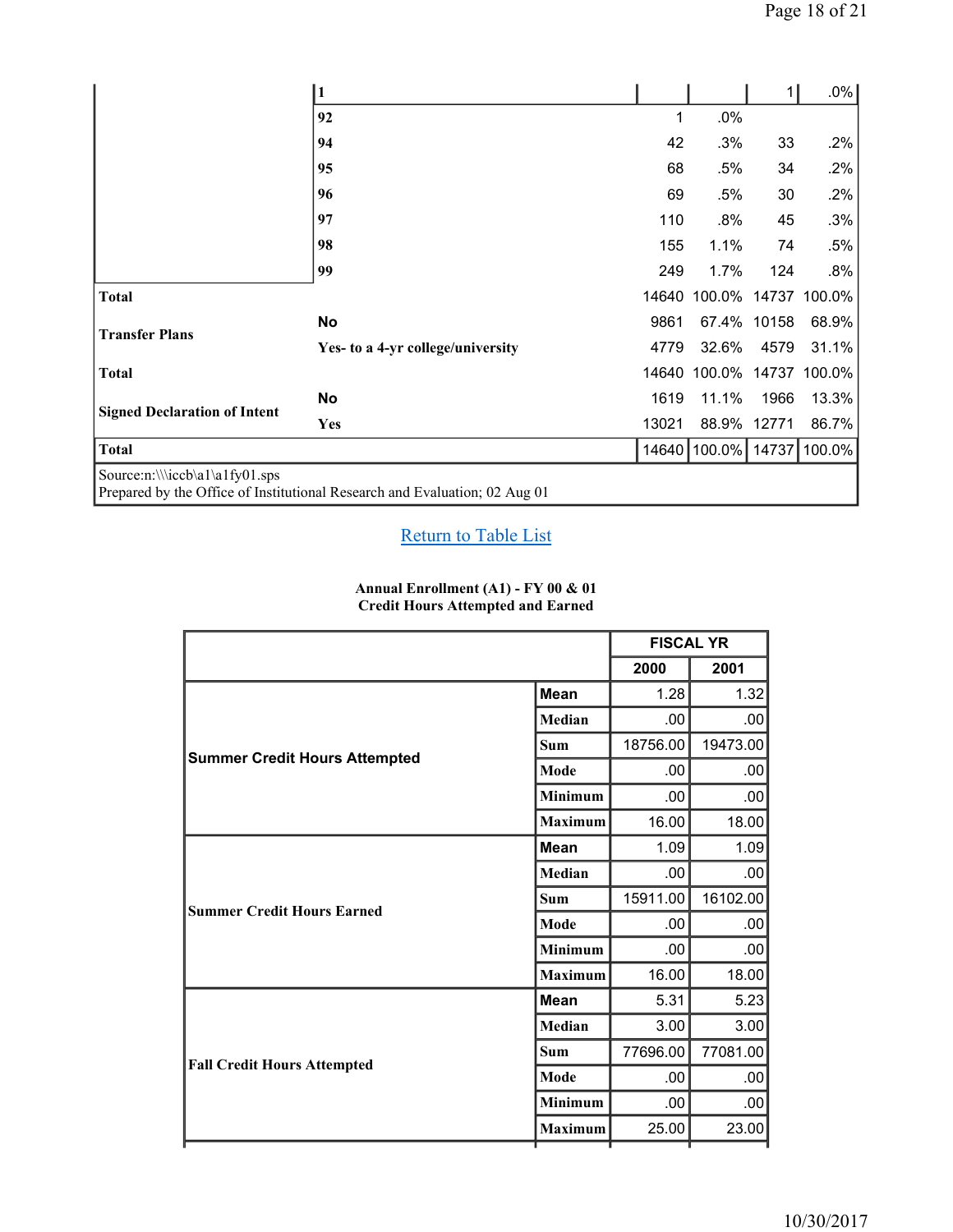|                                             | <b>Mean</b>    | 3.85     | 3.79             |
|---------------------------------------------|----------------|----------|------------------|
|                                             | Median         | .00      | $.00 \,$         |
| <b>Fall Credit Hours Earned</b>             | <b>Sum</b>     | 56367.00 | 55910.00         |
|                                             | Mode           | .00      | .00              |
|                                             | Minimum        | .00      | .00              |
|                                             | <b>Maximum</b> | 25.00    | 23.00            |
|                                             | <b>Mean</b>    | 5.08     | 5.06             |
|                                             | Median         | 3.00     | 3.00             |
| <b>Spring Credit Hours Attempted</b>        | <b>Sum</b>     | 74300.00 | 74504.00         |
|                                             | Mode           | .00      | .00              |
|                                             | <b>Minimum</b> | .00      | .00              |
|                                             | <b>Maximum</b> | 27.00    | 26.00            |
|                                             | <b>Mean</b>    | 3.63     | 3.66             |
|                                             | Median         | .00      | .00              |
| <b>Spring Credit Hours Earned</b>           | Sum            | 53153.00 | 53887.50         |
|                                             | Mode           | .00      | .00              |
|                                             | Minimum        | .00      | .00              |
|                                             | <b>Maximum</b> | 27.00    | 26.00            |
|                                             | <b>Mean</b>    | 1.16     | 1.17             |
|                                             | Median         | .00      | .00              |
| <b>Shared Summer Credit Hours Attempted</b> | Sum            | 16932.00 | 17302.00         |
|                                             | Mode           | .00      | .00              |
|                                             | Minimum        | .00      | .00              |
|                                             | <b>Maximum</b> | 16.00    | 17.00            |
|                                             | Mean           | 1.01     | 1.00             |
|                                             | Median         | .00      | .00              |
| <b>Shared Summer Credit Hours Earned</b>    | Sum            | 14775.00 | 14799.00         |
|                                             | Mode           | .00      | .00              |
|                                             | <b>Minimum</b> | .00      | .00              |
|                                             | <b>Maximum</b> | 16.00    | 15.00            |
|                                             | <b>Mean</b>    | 4.41     | 4.35             |
|                                             | Median         | 3.00     | 2.00             |
| <b>Shared Fall Credit Hours Attempted</b>   | Sum            | 64587.00 | 64037.00         |
|                                             | Mode           | .00      | .00              |
|                                             | Minimum        | .00.     | .00              |
|                                             | <b>Maximum</b> | 25.00    | 23.00            |
| <b>Shared Fall Credit Hours Earned</b>      | <b>Mean</b>    | 3.38     | 3.31             |
|                                             | Median         | .00      | .00              |
|                                             | Sum            | 49435.00 | 48786.00         |
|                                             | Mode           | .00      | .00 <sub>1</sub> |
|                                             | Minimum        | .00      | .00              |
|                                             | Maximum        | 25.00    | 23.00            |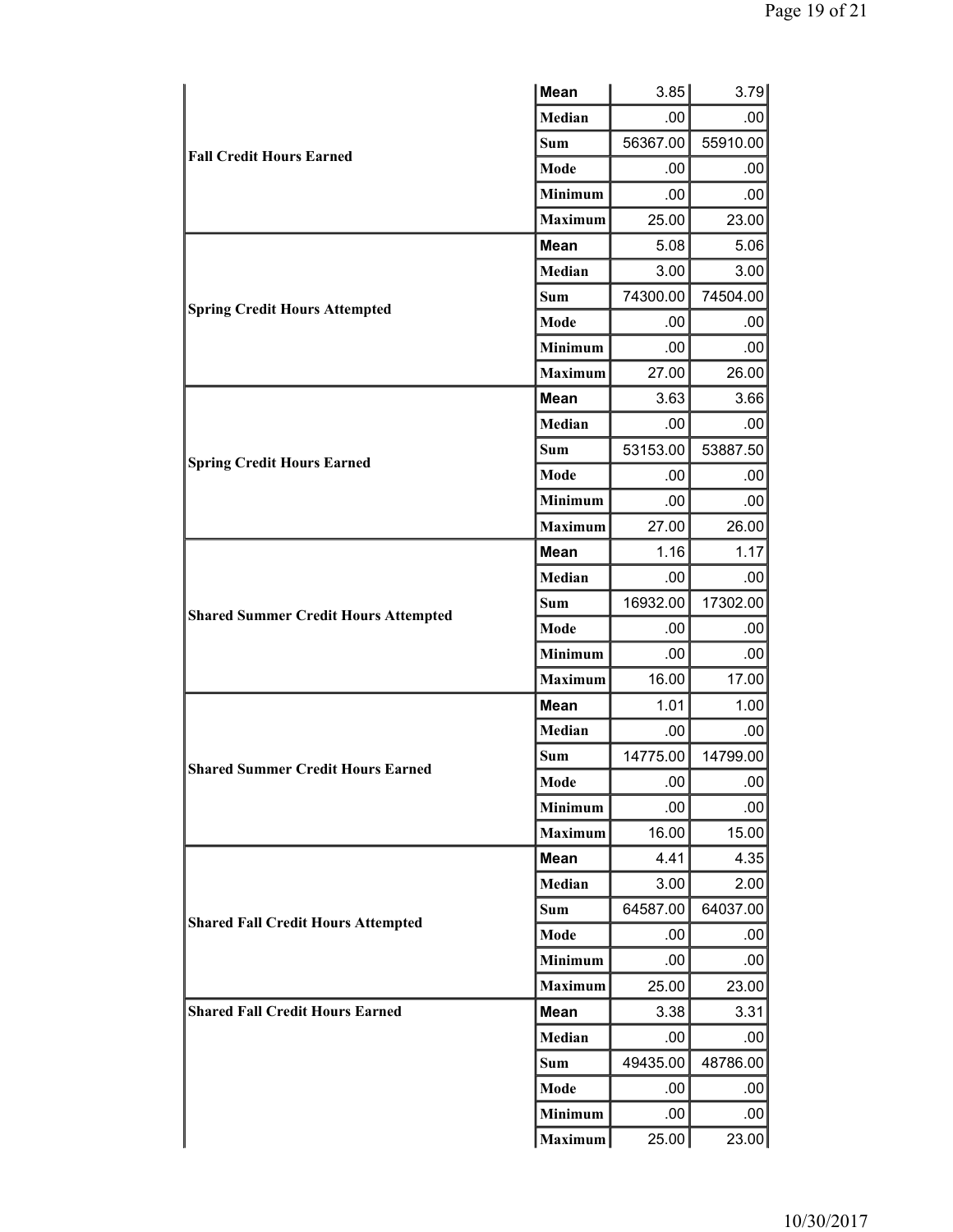|                                                                                   | Mean           | 4.37                                   | 4.33                |
|-----------------------------------------------------------------------------------|----------------|----------------------------------------|---------------------|
| <b>Shared Spring Credit Hours Attempted</b>                                       | Median         | 2.00                                   | 2.00                |
|                                                                                   | <b>Sum</b>     | 64016.00                               | 63819.00            |
|                                                                                   | <b>Mode</b>    | .00                                    | .00.                |
|                                                                                   | Minimum        | .00                                    | .00                 |
|                                                                                   | <b>Maximum</b> | 27.00                                  | 26.00               |
| <b>Mean</b><br>Median<br>Sum<br><b>Shared Spring Credit Hours Earned</b><br>Mode  |                | 3.32                                   | 3.33                |
|                                                                                   |                | .00                                    | .00.                |
|                                                                                   |                | 48669.00                               | 49086.00            |
|                                                                                   |                | .00                                    | .00                 |
|                                                                                   | Minimum        | .00                                    | .00                 |
|                                                                                   | <b>Maximum</b> | 27.00                                  | 26.00               |
|                                                                                   | <b>Mean</b>    | 0                                      | 0                   |
|                                                                                   | <b>Median</b>  | 0                                      | 0                   |
|                                                                                   | Sum            | 5570                                   | 5454                |
| <b>Shared Data Enrollment Type</b>                                                | Mode           | 0                                      | 0                   |
|                                                                                   | Minimum        | 0                                      | 0                   |
|                                                                                   | <b>Maximum</b> | $\overline{2}$                         | $\overline{2}$      |
|                                                                                   | Mean           | 27.92                                  | 27.18               |
| <b>Shared CUM Credit Hours Earned (ALL SOURCES)</b>                               | Median         | 13.00                                  | 12.00               |
|                                                                                   | <b>Sum</b>     | 408815.69                              | 400571.90           |
|                                                                                   | Mode           | .00                                    | .00                 |
|                                                                                   | Minimum        | .00                                    | .00.                |
|                                                                                   | <b>Maximum</b> | 351.00                                 | 263.28              |
|                                                                                   | <b>Mean</b>    | 27.92<br>13.00<br>.00<br>.00<br>351.00 | 27.18               |
| Median<br>Sum<br><b>Shared Data Cum Col Lev CH/All Sources</b><br>Mode<br>Minimum |                | 12.00                                  |                     |
|                                                                                   |                |                                        | 408815.69 400571.90 |
|                                                                                   |                |                                        | .00                 |
|                                                                                   |                |                                        | .00                 |
|                                                                                   | <b>Maximum</b> |                                        | 263.28              |
|                                                                                   | Mean           | 21.65                                  | 21.21               |
| <b>Cum College-Level Credit Hours</b>                                             | Median         | 10.00                                  | 10.00               |
|                                                                                   | <b>Sum</b>     | 316899.18                              | 312603.14           |
|                                                                                   | Mode           | .00                                    | .00                 |
|                                                                                   | Minimum        | .00                                    | .00                 |
|                                                                                   | <b>Maximum</b> | 200.86                                 | 204.28              |
| <b>Cumulative GPA</b>                                                             | <b>Mean</b>    | 2.46                                   | 2.43                |
|                                                                                   | Median         | 2.95                                   | 2.93                |
|                                                                                   | <b>Sum</b>     | 36067.97                               | 35870.28            |
|                                                                                   | Mode           | .00                                    | .00                 |
|                                                                                   | Minimum        | .00                                    | .00                 |
|                                                                                   |                |                                        |                     |